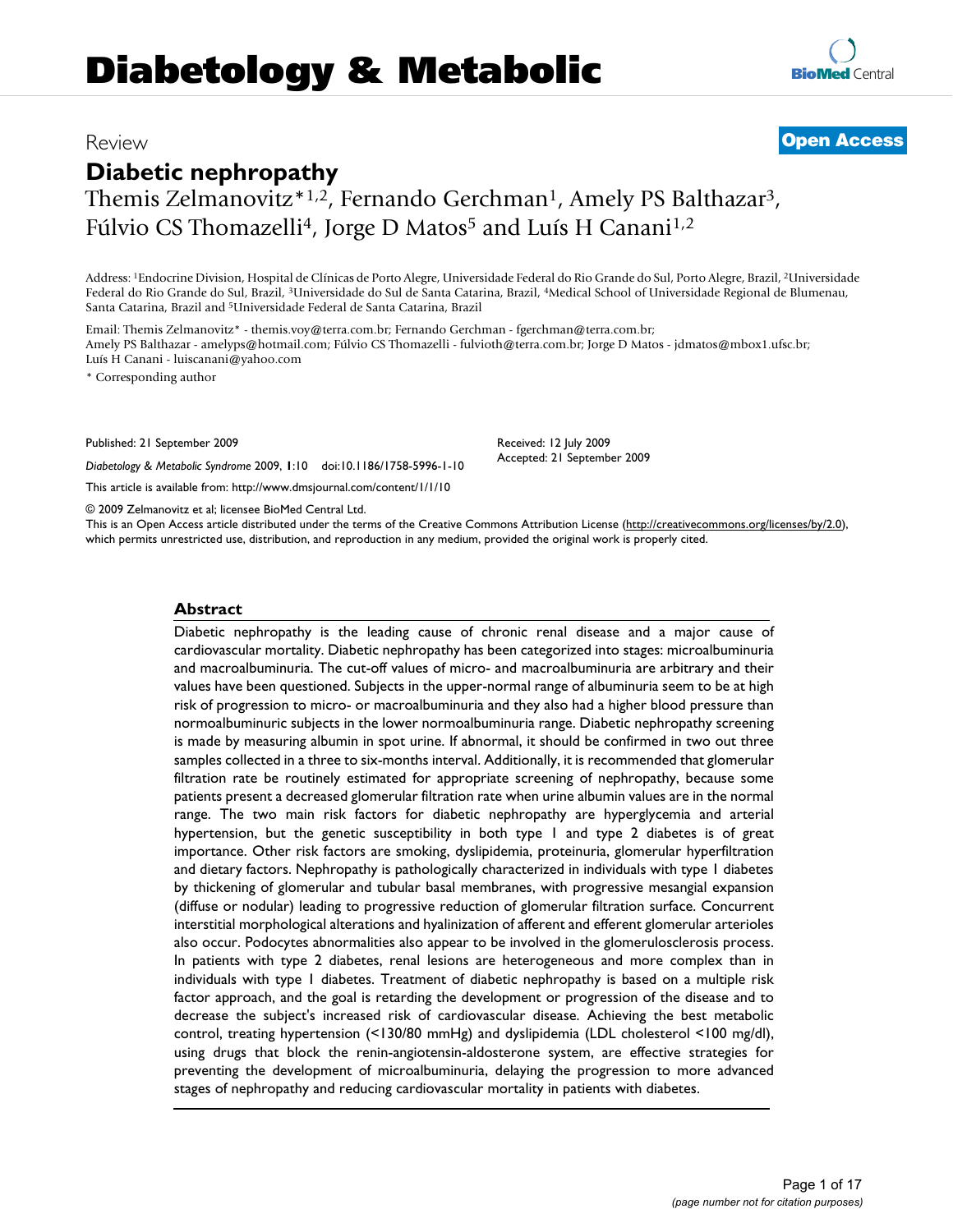#### **Review**

Diabetic nephropathy (DN) is the leading cause of chronic renal disease in patients starting renal replacement therapy [1] in the United States as well as in Brazil [2]. It is associated with increased cardiovascular mortality [2,3]. DN has been classically defined as increased protein excretion in urine. Early stage is characterized by a small increase in urinary albumin excretion (UAE), also called microalbuminuria or incipient DN [4-7]. More advanced disease is defined by the presence of macroalbuminuria or proteinuria. The latter is classically named overt DN. In most cases, proteinuria and decreased glomerular filtration rate (GFR) occur in parallel. Traditionally, GFR has been expected to decrease when proteinuria is established, but not before. However, it is clear today that some subjects could have DN without increased UAE [8,9]. About 10% of subjects with type 2 diabetes mellitus (DM) will have low GFR without microor macroalbuminuria [10]. This was also observed among patients with type 1 DM and microalbuminuria [11].

The prevalence of DN varies according to ethnicity: it is higher in African-Americans, Asians and Native-Americans than in Caucasians [1,12]. African-Brazilians are more susceptible to progress to end-stage renal disease (ESRD) than people of European ancestry, but there appears to be a similar prevalence of micro- or macroalbuminuria [13].

Among patients starting renal replacement therapy, the incidence of DN continued to rise from 1991 to 2001 [1]. This observation could not be attributed to older age or DM prevalence. From 1984-1996, the incidence of ESRD treatment attributable to DM (ESRD-DM) per 100,000 diabetic population increased in all age groups. However, in 1997-2002, ESRD-DM incidence decreased for people younger than 65 years (by 28% for those younger than 45 years and by 19% for those aged 45-64 years), did not change for those aged 65-74 years, and increased only among persons aged 75 years or older (by 10% from 350.3 to 383.7) [http://www.cdc.gov/mmwr/preview/](http://www.cdc.gov/mmwr/preview/mmwrhtml/mm5443a2.htm) [mmwrhtml/mm5443a2.htm](http://www.cdc.gov/mmwr/preview/mmwrhtml/mm5443a2.htm). Although people younger than 65 years had the highest incidence of ESRD-DM prior to 1990, by 1999 their incidence was lower than in the older ones [http://www.cdc.gov/diabetes/statistics/](http://www.cdc.gov/diabetes/statistics/esrd/fig6.htm) [esrd/fig6.htm](http://www.cdc.gov/diabetes/statistics/esrd/fig6.htm).

The increased incidence of ESRD attributable to DM suggests that other factors are involved in the etiology of DN, since a putative improvement in blood pressure (BP) levels, increased use of angiotensin converting enzyme (ACE) inhibitors and better glucose control due to lower glycemic targets have been frequent in recent years.

#### *Stages*

According to UAE values, DN has been didactically categorized into stages. The cutoff values used [14] to characterize these stages are described in Table 1.

Although microalbuminuria is considered a risk factor for the development of macroalbuminuria, not all patients progress to this stage, and some may regress to normoalbuminuria [15,16]. The initial studies suggested that about 80% of type 1 diabetic patients with microalbuminuria would progress to proteinuria over a period of 6 to 14 years [4-6]. More recent studies suggest that only 30 to 45% of microalbuminuric patients will progress to proteinuria over 10 years of follow-up [15]. In fact, some of them will present regression to normoalbuminuria. This might be the result of more intensive glucose and BP control strategies employed in the last decade than in the initial studies. This regression of microalbuminuria is more frequent among subjects with short duration of microalbuminuria, glicohemoglobin A1c (HbA1c) below 8%, systolic BP <115 mm Hg, and favorable lipid profile (serum total cholesterol <198 mg/dl and triglycerides <145 mg/dl). Independent of the role as a prognostic factor for macroalbuminuria, the presence of microalbuminuria, reflecting a state of generalized endothelial dysfunction, is a risk factor for cardiovascular disease and mortality [17,18].

The cut-off values of urinary albumin to define the stages of DN are arbitrary (Table 1). On the one hand, not all

| <b>Stage</b>     | Urine with marked time<br>$(\mu$ g/min)* | 24-hour urine<br>$(mg/24 h)^*$ | Random urine sample                        |                                        |  |
|------------------|------------------------------------------|--------------------------------|--------------------------------------------|----------------------------------------|--|
|                  |                                          |                                | <b>Albumin concentration</b><br>$(mg/l)**$ | Albumin/creatinine ratio<br>$(mg/g)^*$ |  |
| Normoalbuminuria | < 20                                     | < 30                           | < 17                                       | < 30                                   |  |
| Microalbuminuria | $20 - 199$                               | $30 - 299$                     | $17a$ 173                                  | $30 - 299$                             |  |
| Macroalbuminuria | > 200                                    | $\geq$ 300                     | >174                                       | $\geq$ 300                             |  |

\* Values according to the American Diabetes Association

\*\* Gross et al., Diabetes Care 2005.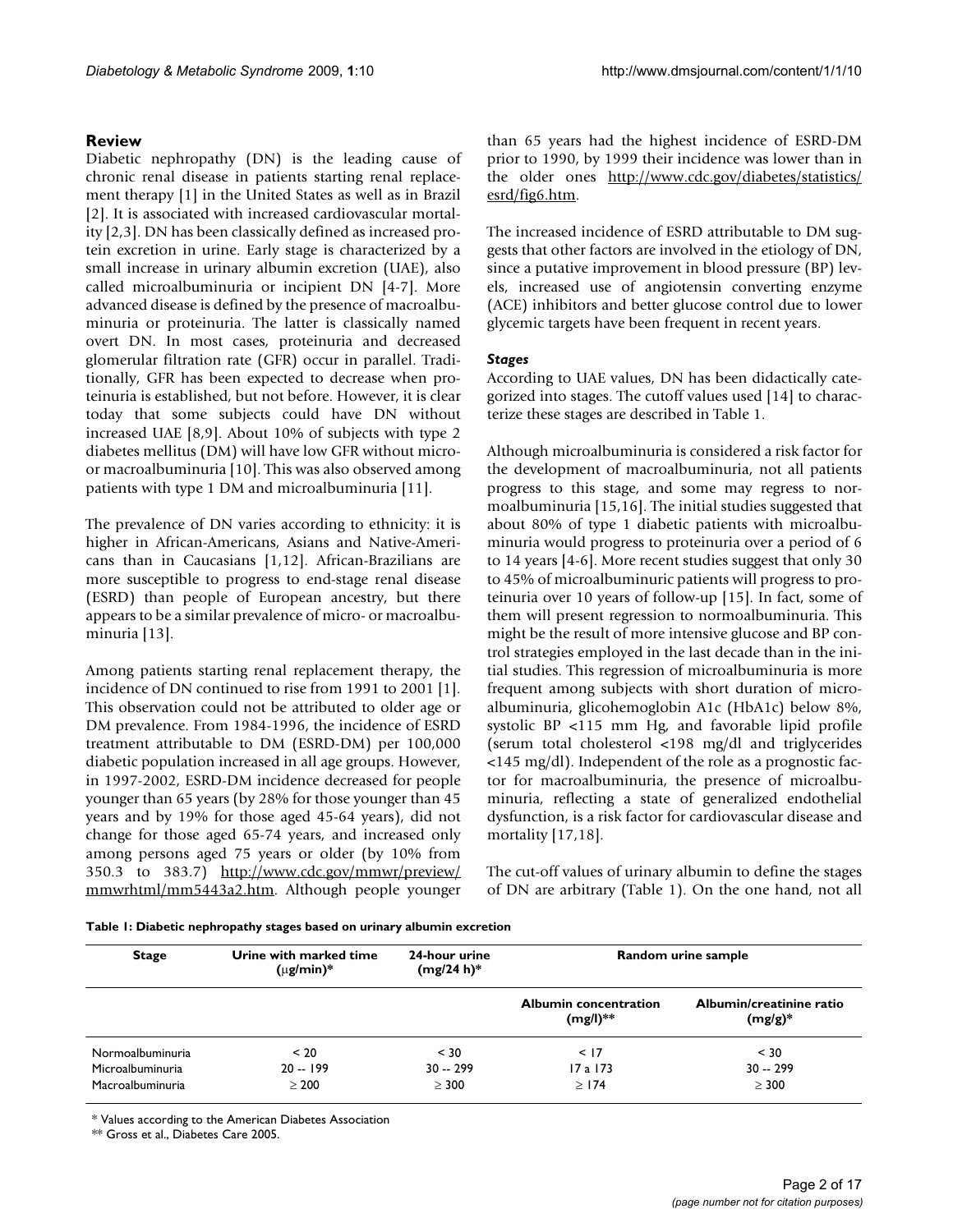subjects will progress to overt DN, and some might even regress as stated before. On the other hand subjects in the upper-normal range of albuminuria seem to be at high risk for complications. In patients with type 2 DM, the progression to micro- or macroalbuminuria is more frequent in individuals whose baseline UAE was normal but above 2.5 mg/24 h [19]. Furthermore, in another study after 10 years of follow-up, patients with type 2 DM and UAE values above 10 μg/min were at 29 times higher risk of developing DN [20]. Similar results were observed in patients with type 1 DM [21]. Another interesting observation is that patients with type 2 DM and UAE in the upper-normal range had higher BP than normoalbuminuric patients in the lower UAE range [22]. This favors the concept that UAE is a continuum similar to what has been demonstrated for BP and cholesterol levels.

In the microalbuminuric stage, no decline in GFR is expected. Once the subject has developed macroalbuminuria, the expected GFR decline is 1.2 ml/min/month in type 1 DM [23]. This could be decreased by BP treatment. In type 2 DM, the rate of GFR decline is less predictable. A mean decline of approximately 0.5 ml/min/ month [24] has been described, but in some patients GFR may remain stable for long periods of time [25]. The greater GFR decline is associated with more advanced diabetic glomerulopathy and worse metabolic control [26].

#### *Screening and Diagnosis*

The first step in screening for DN is to measure albumin in an isolated urine sample [\[27](#page-12-0)]. The results of albuminuria in an isolated sample can be expressed as albumin concentration (mg/l) or as albumin/creatinine ratio (mg/g) [28]. Although albumin concentration may be influenced by urine dilution/concentration, this measure appears to be the best choice, considering its cost and accuracy [29]. Every abnormal albuminuria test should be confirmed in two of three samples collected at a three to six-months interval, due to the daily variability of UAE [30]. Screening should not be performed under conditions that may increase UAE, such as hematuria, acute systemic diseases or fever, vigorous physical exercise, poor glycemic control, uncontrolled arterial hypertension and decompensated cardiac failure [31]. Bacteriuria had also been considered a factor that could interfere in the measure of urinary albumin [31-33]; but in a recent study this finding was not confirmed, suggesting that it is not necessary to exclude bacteriuria to measure albuminuria [34].

In situations in which UAE measurement is not available, semiquantitative dipstick measurements of albuminuria (for instance: Micral® Test II) can be used, although these tests are less accurate [29].

The quantitative methods most commonly used to measure albuminuria are immunoturbidimetry, immunonephelometry and radioimmunoassay. However, recently it has been observed that an appreciable quantity of albumin is not detected by routine immunoassay methods, defined as non-immunoreactive fraction, which results in an underestimate of UAE [35-37]. On the other hand the HPLC (*high performance liquid chromatography*) method measures the immunoreactive and non-immunoreactive fractions which compose the total intact albumin, allowing the detection of earlier albumin elevations [37,38]. However, this method can overestimate UAE as observed in some community studies, possibly due to the fact that albumin peaks measured using this method can be confounded with other proteins [39]. Therefore, the significance of total intact albumin, both to diagnose DN, and for its association with cardiovascular disease has not yet been well established.

DN screening must be performed when DM is diagnosed in patients with type 2 DM, since these individuals may have had a silent form of DM for some time already. For patients with type 1 DM, it is recommended that screening be performed beginning in the fifth year after DM diagnosis or earlier if the DM is chronically poorly compensated, or if the patient is an adolescent. In all cases, if albuminuria is normal, screening must be repeated annually [\[27](#page-12-0)].

Although the measurement of albuminuria is essential to diagnose DN, there are some patients who present decreased GFR when UAE values are normal. Based on this, the classification of the *National Kidney Foundation* can also be used to stage chronic kidney disease in these patients (Table 2) [[27\]](#page-12-0). It is recommended that GFR be routinely estimated for appropriate screening of DN. GFR can be measured using specific techniques such as inulin clearance, 51Cr-EDTA, 125I-iothalamate, and iohexol. However, in clinical practice, GFR is estimated by equations that take into account serum creatinine concentration and some or all of the following variables: age, sex, body weight and race. The equation recommended by the *National Kidney Foundation* is that of the study on Modification of Diet in Renal Disease (MDRD): GFR (ml/min/ l.73 m<sup>2</sup>) = 186 × [serum creatinine (mg/dl)  $-1.154$  × age (years)  $-0.203 \times (0.742 \text{ if a woman}) \times (1.21 \text{ if African-American})$ ican)]. If the creatinine measurement method is calibrated, the formula should use factor "175" in place of the value "186". The Cockroft-Gault formula, creatinine depuration  $(ml/min) = [140 - age (years)] \times weight (kg)$  $[72 \times \text{serum creationine (mg/dl)}] \times 0.85$  (if a woman) is less precise [40]. The reference values of GFR for young individuals are 90 to 130 ml/min/l.73 m<sup>2</sup>, with the reduction of these values as age increases, in the order of 10 ml/ min/decade after the age of 50 years [41].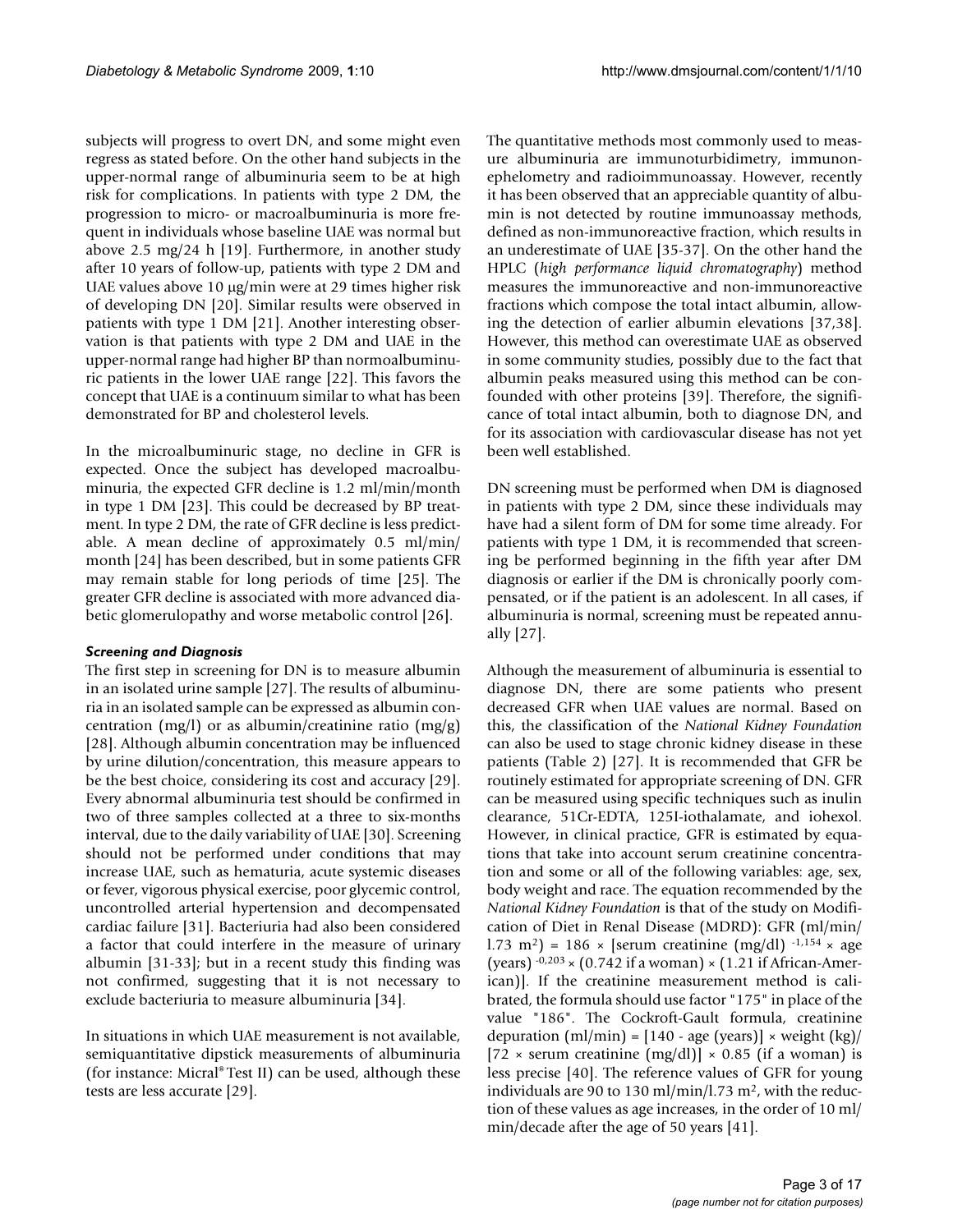| <b>Stage</b> | <b>Description</b>                           | <b>GFR</b> (ml/min/1.73 m <sup>2</sup> ) |  |
|--------------|----------------------------------------------|------------------------------------------|--|
|              | Renal damage* with GFR N or $\uparrow$       | ≥90                                      |  |
|              | Renal damage* with GFR slightly $\downarrow$ | 60-89                                    |  |
|              | GFR moderately $\downarrow$                  | 30-59                                    |  |
| 4            | GFR severely $\downarrow$                    | $15 - 29$                                |  |
|              | End stage chronic renal failure              | $<$ 15 or dialysis                       |  |

#### **Table 2: Chronic kidney disease stages**

\*Renal damage is defined by abnormalities in the urine and blood tests, imaging exams or in pathology

GFR = glomerular filtration rate

Serum creatinine concentration should not be used as an isolated index for the evaluation of renal function, since its measure is affected by other factors besides GFR itself, such as tubular secretion, extrarenal generation and protein ingestion.

#### *Special Situations*

Patients with micro- or macroalbuminuria, after the confirmation of diagnosis (2 measurements), should undergo a complete evaluation concerning differential diagnosis and assessment of renal function. DN is associated with several other conditions that need to be addressed making the management of these patients very complex. However this is not within the scope of the present manuscript and a detailed approach could be found in a recent review [30].

Diabetic patients can have other kidney diseases. The differential diagnosis is usually based on the history, physical examination, laboratory evaluation and kidney imaging. Renal biopsy has only been recommended in special situations. In the presence of micro or microalbuminuria and diabetic retinopathy in a patient with long term DM (e.g. >10 years) the assumption that DM is causing the renal disease is generally correct. Conversely, in diabetic patients with type 2 DM with a fast increment in albuminuria and in patients with type 1 DM where macroalbuminuria develop in the absence of diabetic retinopathy a differential diagnosis should be carried out. However, in type 2 diabetic patients the time of DM onset is usually unknown and retinopathy could be absent in a significant proportion (28%) of patients with albuminuria [42]. In summary, absent retinopathy, short duration of DM and faster decline in GFR and/or albuminuria increment are indications to suspect of nondiabetic renal disease [43]. If after a non-invasive evaluation the diagnosis is still unclear, a kidney biopsy should be discussed. In type 2 DM the prevalence of nondiabetic renal disease could vary from 12 to 38% [42,44,45]. All the kidney biopsy data are derived from retrospective studies. The differences in the prevalence of non-diabetic lesion observed in the studies probably reflect different criteria used to indicate renal biopsies. In one study, subjects with type 2 DM, gross proteinuria (>1 g) without retinopathy, and

hematuria and no retinopathy, 19% of patients with confirmed DN had another glomerulopathy associated [45]. In this study, patients without diabetic glomerulosclerosis had a better prognosis than those with diabetic glomerulosclerosis [45]. Another aspect that needs to be addressed is that it is not clear if there is additional benefit of detecting other nephropathies in the management of these patients.

#### *Risk Factors*

The two main risk factors for DN are hyperglycemia and arterial hypertension. However, DN develops in only about 40% of patients, even in the presence of hyperglycemia and elevated BP for long periods of time. This observation raised the concept that DN will develop only in a susceptible subset of patients [46-48]. Furthermore, family studies have confirmed a genetic contribution for the development of DN in both type 1 and type 2 DM [49- 53]. Once DN is present, progression factors may act, favoring evolution to more advanced stages. There is evidence that some factors involved in the development of proteinuria are also common to the loss of GFR, but others are unique to each one of them [54].

#### *Hyperglycemia*

Hyperglycemia is a significant risk factor for the development of microalbuminuria, both in type 1 and in type 2 DM [21,55,56]. A reduction of 1% in HbA1c is associated with a 37% decrease in microvascular endpoints [57]. In the presence of micro- and macroalbuminuria the role of metabolic control is less defined, even though some studies showed a deleterious effect of high glucose levels on GFR [58,59]. Moreover, it was demonstrated that pancreas transplantation reversed renal damage in type 1 DM patients with mild to advanced DN lesions [60]. Recently a large trial also reinforced the importance of intensive treatment of DM to decrease the microvascular complications [61].

#### *Arterial Hypertension*

Arterial hypertension is a main risk factor for the development of DN [56,62], and probably the best known relevant factor related to its progression. Analysis of UKPDS showed that every 10 mmHg reduction in systolic BP is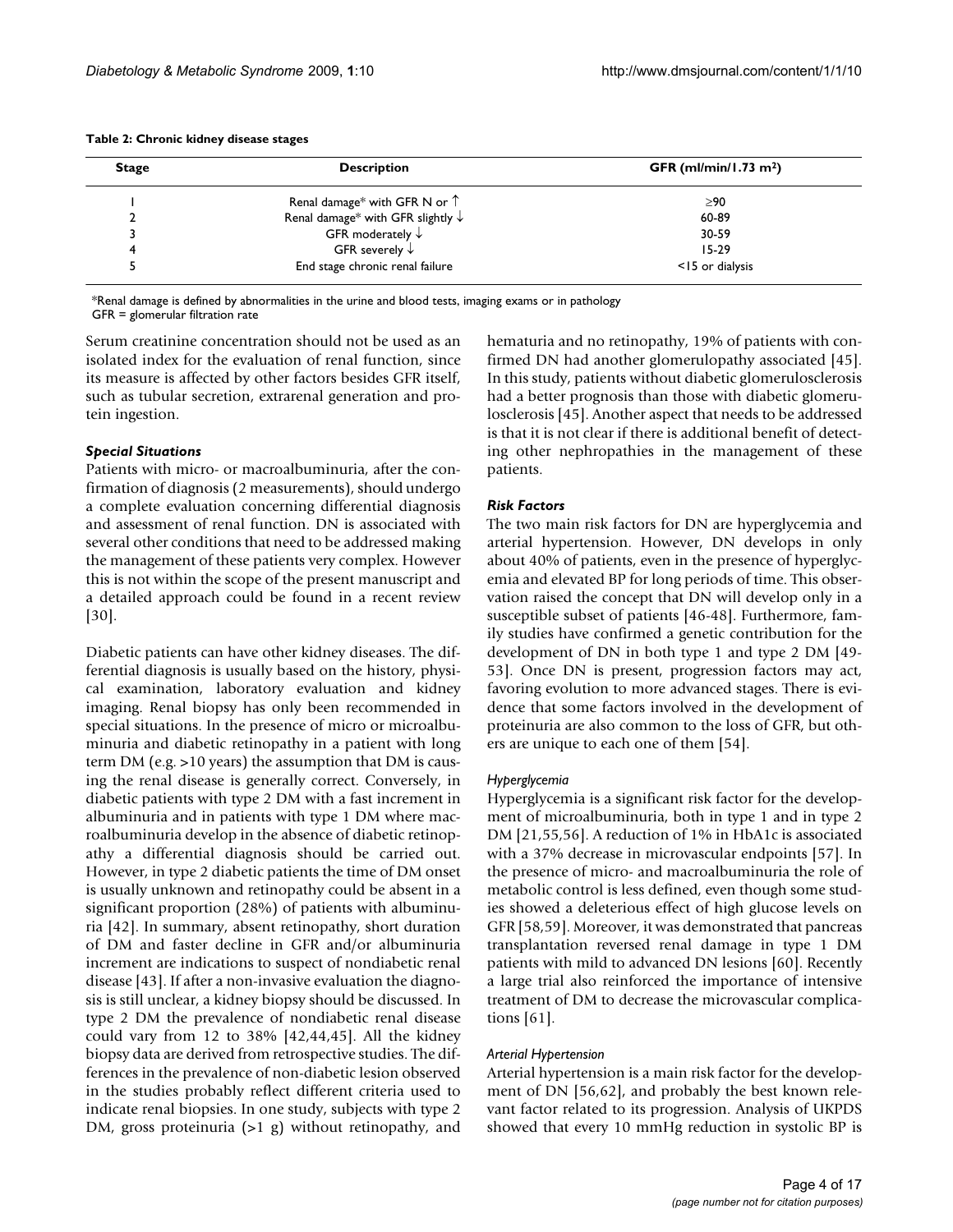associated with a 13% reduction in the risk of microvascular complications, with the smallest risk among those patients with systolic BP <120 mm Hg [63].

#### *Smoking*

Smoking is a risk factor for DN [19,56] and might contribute to its progression [64]. Although some studies did not confirm these observations [55,59,65], it is strongly recommended to quit smoking in any phase of DN, also aiming to reduce the associated cardiovascular and cancer risk.

#### *Dyslipidemia*

In type 2 DM, elevated serum cholesterol is a risk factor for the development of DN [55,56]. In type 1 DM patients increased serum triglycerides, total and LDL-cholesterol were associated with micro- and macroalbuminuria [66,67]. High serum cholesterol also seems to be a risk factor for GFR loss in macroalbuminuric type 1 diabetic subjects [68].

#### *Proteinuria*

Proteinuria itself could lead to progression of DN. Proteinuria >2 g/24 h is associated with a greater risk of ESRD [69]. Increased leakage of albumin may induce glomerular damage probably through activation of inflammatory cascades [70]. This would be a reason to target decreased urinary albumin excretion in DN treatment.

#### *Glomerular hyperfiltration*

Elevated GFR values are present in about one third of type 2 DM patients [71,72] and theoretically it could cause DN due to glomerular damage [73]. Studies led to controversial findings regarding its role as a risk factor for the development of DN [20,71,74]. Type 2 DM patients with a single-kidney more often present increased UAE levels [75,76]. On the other hand, type 1 DM patients with only one kidney do not have a more aggressive disease [77]. Glomerular hyperfiltration probably plays a small role, if any, in the development of DN [78].

#### *Dietary factors*

Increased dietary protein intake seems to be associated with the presence of higher UAE values, at least in patients with type 1 DM [79]. In patients with type 2 DM this association has not been documented. The source of proteins in the diet also seems to be related to the presence of DN. A higher intake of fish protein is related to a lower risk of microalbuminuria in type 1 DM patients [80]. The mechanisms involved in these findings are unknown but probably related to hemodynamic factors [81].

Regarding the dietary lipid content, an association has been observed between the higher intake of saturated fat and the presence of microalbuminuria in patients with

type 1 DM [82]. In patients with type 2 DM, very recently, it was observed that the presence of microalbuminuria was associated with the lower content of polyunsaturated fatty acids, especially those of vegetal origin [83]. In a study performed with patients with type 1 and type 2 DM, followed for 6 years, it was also demonstrated that those who evolved with regression of the DN presented a higher intake of polyunsaturated fatty acids and a lower intake of saturated fatty acids [84].

#### *Genetic risk factors*

The exact genetic model underlying DN susceptibility is uncertain, but theoretically few genes with a major contribution and some with minor interaction with the environment could cause DN [47,48]. Unfortunately, no gene with a major effect had been identified so far. The knowledge of which gene(s) predisposes to DN will allow the identification of patients at high risk for this complication, and adoption of preventive measures.

In genetic studies the clear definition of the phenotype, DN, is very important. DN could be defined by different parameters: for instance, the presence of microalbuminuria, macroalbuminuria, ESRD or decreased GFR. Some genes probably are involved in the development of proteinuria, others with decline in GFR and some will be involved in both situations [47,48]. Therefore, a more comprehensive definition of DN used in the genetic studies is important to make the results more comparable.

A familial aggregation of DN has been demonstrated in studies of sibling-pairs [49,53,85], parent-offspring pairs or studies of extended families [51,52]. One practical application of the studies with diabetic siblings is that the chance of having DN increases 2-3 times if the subject's sibling has DN when compared to the subject who has a normoalbuminuric sibling, either in type 1 or type 2 diabetes [49,53].

Recent advances in technology make easier to look for regions in whole genome linked to different DN phenotypes [86-88]. This approach identified regions and putative genes not previously known to be associated with DN and it could raise new candidate genes. Moreover, new targets for drug development may come into sight, since some of the genes found are novel and have not been previously implicated in the pathogenesis of DN.

Association studies of candidate genes have been performed aiming to identify polymorphic variants associated with DN or with different degrees of renal disease. Often, genes that play a role in the expression of proteins that are related to the modulation of cytokines, proteins involved in the glycid and lipid metabolism, in the formation of extracellular matrix, in blood pressure homeosta-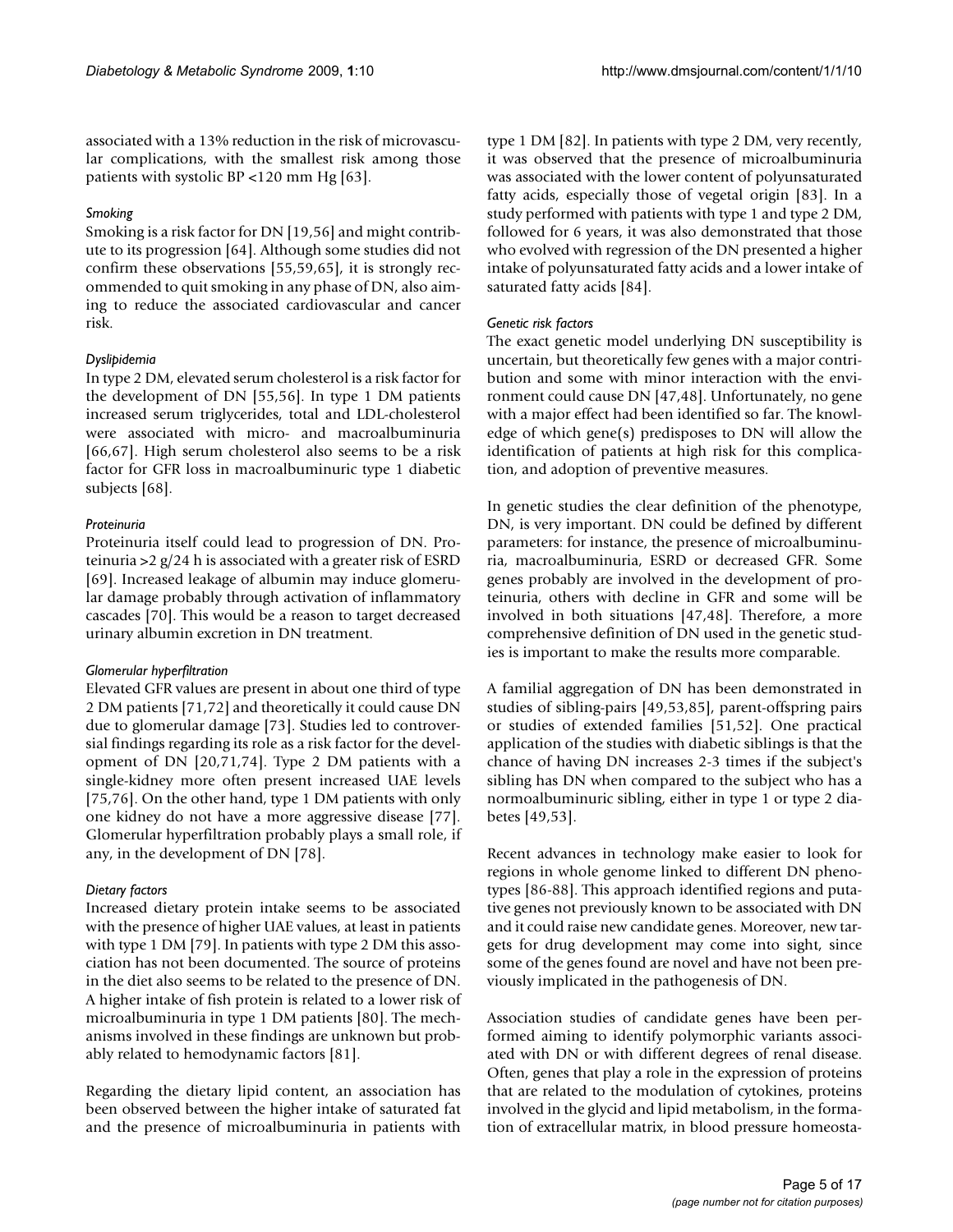sis, and in insulin sensitivity, have been considered candidates for the development of DN [9,30,89]. However, the studies have not been successful in identifying genes that consistently show an association with DN. Replication studies have demonstrated conflicting results [90]. The evaluation of 360 thousand polymorphisms in patients with type 1 DM, with and without DN, showed a total of 13 polymorphisms located at 4 loci in two independent cohorts of subjects strongly associated with the presence of DN [87]. Some of these polymorphisms are located in genes highly expressed in the kidney with DN, and its development over time [87].

Another approach that has been used to investigate the genetics of DN involves the study of microRNAs role on this process. These are non-encoding short RNAs that induce post-transcriptional protein modifications. Little is known about these molecules and their role in DN. In a study, microRNA mirR-192 expression was increased in the glomeruli of rodents with DM [91]. Their induction by TGF-β in mesangial cells caused increased collagen synthesis and suggests that this type of molecule may be implicated in the development of DN, opening up a new prospect of research in elucidating the pathogenesis of this DM complication. The replication of this finding and this type of approach must be better explored in studied conducted in human beings.

As previously stated, Brazilians of African descent have more aggressive renal disease than people of European ancestry [13]. This could be due to several reasons, such as the presence of different risk factors, different access to medical attention, and socioeconomic differences. However, none of the assessed known risk factors were different between African and Europeans [13,92] make unclear an explanation for the different rates of DN between black and white subjects. Unfortunately, data on socioeconomic status were unavailable. An alternative explanation for this observation, but hard to prove, would be a different genetic susceptibility.

#### *Pathology*

DN in individuals with type 1 DM is initially characterized by a thickening of the glomerular and tubular basal membrane, with progressive mesangial expansion leading to the progressive reduction of the glomerular filtration surface [93]. Concurrent interstitial morphological alterations also occur, as well as hyalinization of the afferent and efferent glomerular arterioles [93]. Mesangial expansion can be diffuse (diabetic glomerulosclerosis) or with areas of marked mesangial expansion, forming roundish and fibrillar zones, with nuclei in palisade (nodular glomerulosclerosis, Kimmelstiel-Wilson nodes). While mesangial expansion is the critical lesion which leads to progression to loss of renal function, damage to the tubular glomerular junction, to the tubules and to the interstice determines progression to ESRD [87,91].

Podocytes damage also appears to be involved in the glomerulosclerosis process. In a study conducted in Pima Indians, highly susceptible to developing DN, a smaller number of podocytes per glomerulus was the greatest predictor of increased UAE and progression to clinical DN [93]. When this finding was present, normoalbuminuric individuals had a higher risk of progressing to renal disease than those who did not have a podocyte lesion [93]. In addition, nephrine, a protein synthesized by the podocyte and considered vital to the stability of the glomerular barrier, has its expression reduced in DN [94]. The administration of ACE inhibitors results in the expression of nephrine at levels similar to those of individuals with DM without DN [95].

In a subgroup of patients with DM, loss of renal function precedes the development of microalbuminuria. This group presents more advanced glomerular lesions than those that present microalbuminuria [93].

Renal lesions in individuals with type 2 DM are more complex than in individuals with type 1 DM. The prevalence of a renal lesion that is non-typical for DM in individuals with type 2 DM is high, reaching 10 - 30% of subjects with proteinuria [91,93]. In a minority, the histopathological aspects are similar to the typical lesion of subjects with type 1 DM. The rest presents only mild or absent DN, with or without tubulointerstitial alterations, arteriolar alterations or diffuse glomerulosclerosis [93]. The tubulopathy is possibly related to persistent hyperglycemia and changes related to age, atherosclerosis and arterial hypertension [91]. Despite the heterogeneity of the lesions and the impact of diseases such as arterial hypertension on individuals with type 2 DM, in a large cohort of individuals with type 2 DM, the severity of the lesions was correlated with the progression of DN and the velocity of GFR loss [26].

#### *Pathophysiological Mechanisms*

#### *Hemodynamic factors*

In an initial phase, DN is characterized by glomerular hyperfiltration due to a reduction in the resistance of the afferent and efferent glomerular arterioles, and consequent increased renal perfusion. Although the mechanisms that lead to glomerular hyperfiltration are unclear, obesity and the release of a number of proinflammatory factors and growth factors that occur in DM appear to have a role [96,97]. In a study performed by our group, the levels of endothelin 1 (ET-1), an important vasoconstrictor, were correlated with UAE, and its plasma levels were progressively higher according to the higher degree of DN [98]. This early defect in autoregulation of renal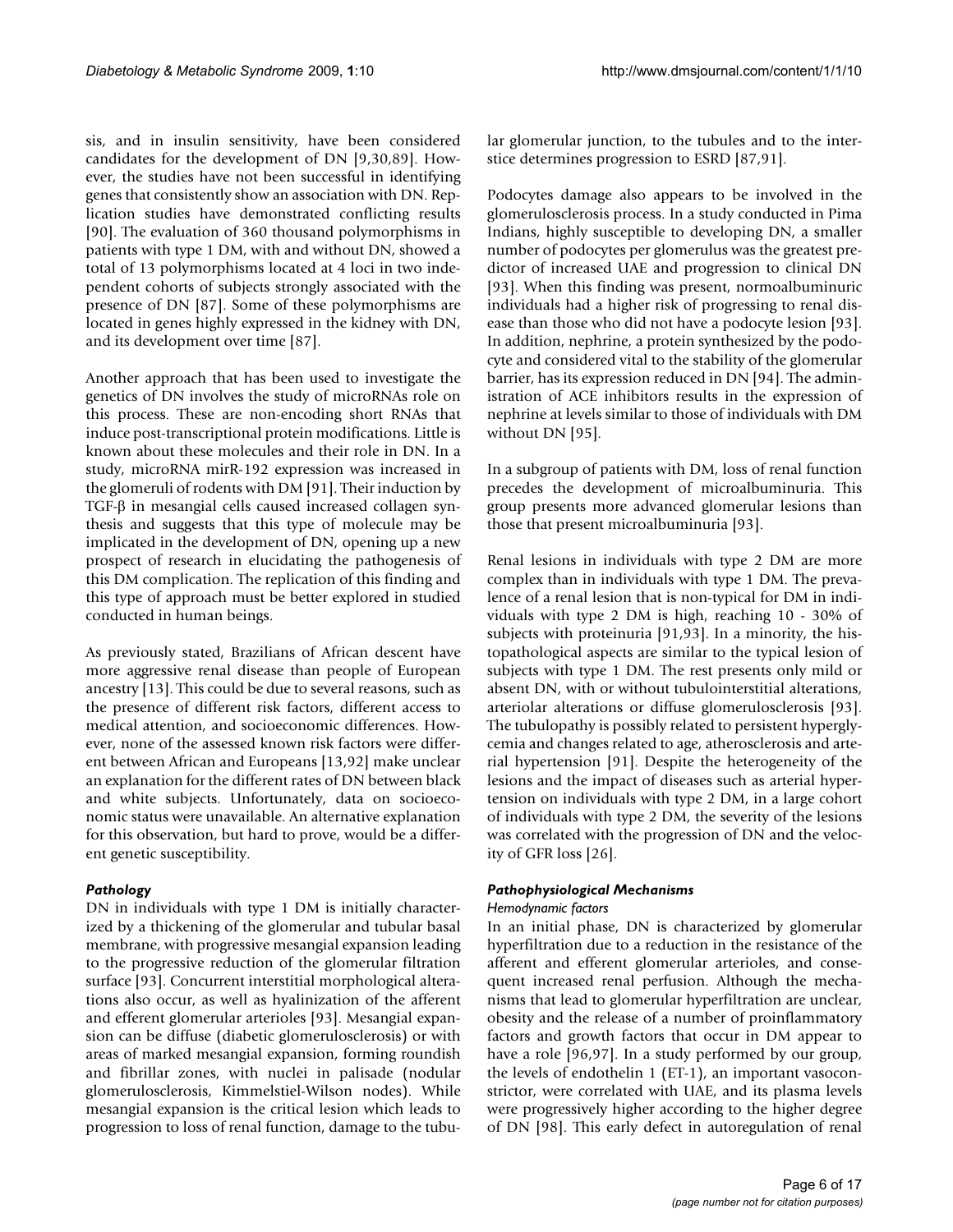perfusion makes it easier for albumin to leak from capillaries to renal glomerulus, and leads to compensatory increase of mesangial matrix, thickening of the glomerular basement membrane and podocyte damage. Albuminuria also activates a series of inflammatory pathways through tubular cells and feeds this process [91]. In addition, the mechanical stress resulting from renal hyperperfusion induces the release of cytokines (TNF- $\alpha$ ), growth factors (VEGF, TGF-β1), cholesterol and local triglycerides that induce the accumulation of proteins from extracellular matrix, leading to mesangial expansion and glomerulosclerosis. A reduction of TGF-β1 by blocking the reninangiotensin-aldosterone system retards the progression of DN and preserves glomerular morphology [99].

### *Hyperglycemia and advanced products of non-enzymatic glycosilation*

Persistent hyperglycemia is a strong risk factor for DN and causes the proliferation of mesangial cells and their matrix, as well as the thickening of the basement membrane. Hyperglycemia increases the expression of *vascular endothelial growth factor* (VEGF) in podocytes causing increased vascular permeability. Hyperglycemia also increases the generation of advanced products of nonenzymatic glycosilation of proteins through activation of aldol reductase pathway and protein kinase C (PKC). The final products of non-enzymatic glycosilation are bound to collagen and proteins that constitute the glomerular basement membrane and make the glomerular barrier more permeable to the passage of proteins, resulting in increased UAE [94,100-104].

#### *Cytokines*

A series of circulating markers of inflammation such as C reactive protein and interleukin 1, 6 and 18, and tumor necrosis factor are increased in DN and their levels correlate with albuminuria and progression to ESRD. In addition, hyperglycemia, TGF-β1 and angiotensin II stimulate the secretion of VEGF, causing the production of endothelial nitric oxide, vasodilation and glomerular hyperfiltration [94]. Hyperglycemia, possibly mediated by oxidative stress, also induces angiotensin II to the synthesis of TGFβ, type IV collagen and fibronectin, contributing to progressive glomeruloesclerosis [87].

Inflammatory factors are also involved in the development of tubulointerstitial lesion, and appear to lead to accumulation of macrophages in the tubular interstice in animal models designed to study DN. Macrophages also produce free radicals, inflammatory cytokines and proteases that induce tubular damage [91]. Furthermore, glomerular and renal cells also produce a series of inflammatory factors when they are exposed to glomerular hyperfiltration and increased UAE, intensifying this process [91].

#### *Treatment*

The principles of prevention and treatment of DN are the same. However, the role of each factor could be different in each stage of disease. It is important to define the DN stage that is the target of intervention (microalbuminuria, proteinuria or GFR) and the outcome of interest. Two recent meta-analyses have demonstrated different results when evaluating different outcomes, such as proteinuria, GFR decline or progression to ESRD [105,106]. Both, ACE inhibitors and angiotensin receptor blockers (ARBs) seem to be effective reducing proteinuria and decreasing the creatinine doubling rate, but not decreasing mortality [106]. Probably the best treatment is a multiple risk factor interventional approach, but due to a practical point of view each aspect will be addressed individually. The goal to be pursued is retarding the development or progression of DN and to decrease the subject's cardiovascular risk and mortality.

In normo- or microalbuminuric subjects, the aim of treatment is to intervene at arterial hypertension, hyperglycemia, smoking habit and probably dyslipidemia. Even in the absence of clear data showing that the management of these risk factors individually is beneficial to DN, they are also risk factors for cardiovascular disease and should be aggressively treated [30].

Clinical trials have demonstrated that intensive treatment of hyperglycemia is associated with a decreased risk for the development of DN in type 1 and type 2 diabetic patients [107-110]. In type 1 and type 2 subjects the effect of intensive therapy could be seen many years later [108,111]. The effect of the intervention in hyperglycemia in type 1 macroalbuminuric subjects is not so clear [107,112,113]. This became more evident in the EDIC/ DCCT follow up study [108]. In the Kumamoto study, prevention of macroalbuminuria was observed in type 2 DM patients intensively treated [110].

Recent studies designed to evaluate the benefit of intensive glycemic control in large sets of patients showed a minor protective effect on the development of progression of albuminuria [61,114]. In the Intensive Blood Glucose Control and Vascular Outcomes in Patients with Type 2 Diabetes (ADVANCE) trial, the group in the intensive arm for an average of 5 years showed a small reduction in the number of cases with new-onset microalbuminuria compared to the standard therapy group (23.7 vs. 25.7%) [61]. No effect was observed in the serum creatinine values [61]. The same was observed in the Glucose Control and Vascular Complications in Veterans with Type 2 Diabetes (VADT) study [114]. Patients in the intensive arm for a mean of 5.6 years did not show any benefit regarding changing serum creatinine or GFR val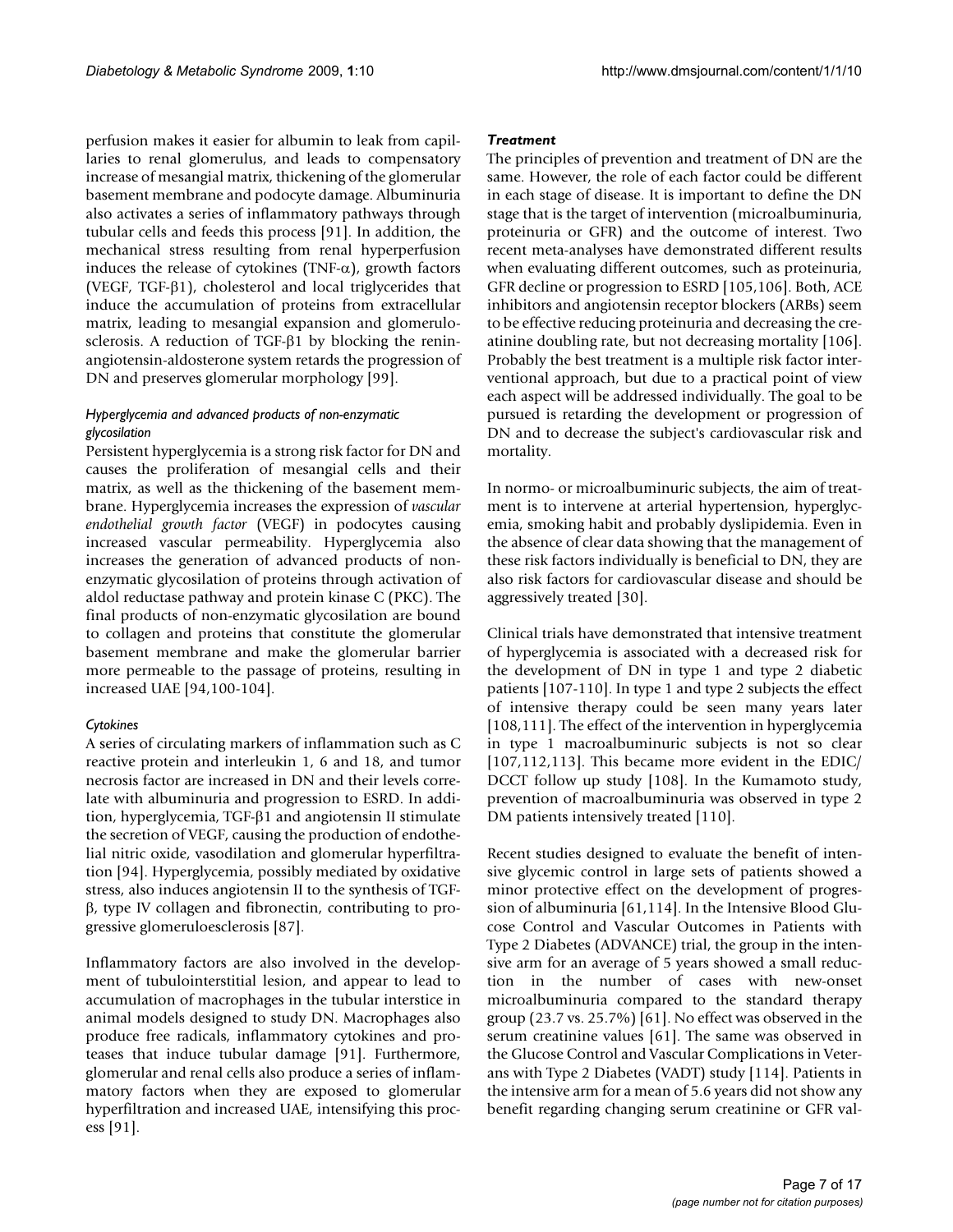ues [114] and a minor effect on albuminuria levels was observed [114].

Treatment of hypertension leads to an important risk reduction in cardiovascular and microvascular events. In the UKPDS, a reduction from 154 to 144 mm Hg on systolic BP reduced the risk for the development of microalbuminuria by 29% [115]. BP targets for patients with DM are lower (130/80 mm Hg) than those for patients without DM [116]. In the Hypertension Optimal Treatment (HOT) study a reduction of diastolic BP from 85 to 81 mm Hg resulted in 50% reduction in the risk of cardiovascular events in diabetic but not in non-diabetic patients [117]. In the presence of microalbuminuria the treatment of hypertension, irrespective of the agent used, produced a beneficial effect on albuminuria [118].

Aggressive treatment of hypertension should be established in subjects with DM. A discussion of agents used to treat hypertension in patients with DN are beyond the scope of this manuscript, and recent guidelines [108,116] and excellent reviews in this subject are available [30,119,120].

In order to reach the BP goal of 130/80 mmHg in diabetic patients in general [116] or 125/75 mmHg in patients with proteinuria >1.0 g/24 h and increased serum creatinine, three to four antihypertensive agents are usually necessary [121].

The choice of anti-hypertensive agents to use is in some way not a problem in clinical practice, because to reach the BP goals the majority of patients will need several agents. However, due to the known renoprotective effect of ACE inhibitors and ARB, these agents (see below) should be used initially associated with a diuretic.

#### *Renin-Angiotensin System (RAS) Blockade*

ACE inhibitors could be used in normotensive subjects to prevent or postpone the development of microalbuminuria [122]. The aim of ACE inhibitors and ARBs use is not only to diminish the risk for the development of microand macroalbuminuria [123-125] but also to decrease the occurrence of cardiovascular events [124]. However, a recent 5 year multicenter randomized controlled trial involving 285 normoalbuminuric, normotensive patients with type 1 DM failed to show any improvement in biopsy parameters with losartan (100 mg daily) or enalapril (20 mg daily) compared to placebo [126]. Surprisingly, the 5-year cumulative incidence of microalbuminuria was 17% with losartan, significantly greater than with placebo (6%,  $P = 0.01$ ). The enalapril group had a similar incidence of microalbuminuria (4%,  $P = 0.96$ ) in comparison to the placebo group [126].

RAS blockade with ACE inhibitors or ARB confers an additional benefit on renal function. This renoprotective effect is independent of BP reduction [118,127]. These drugs decrease UAE and the rate of progression from microalbuminuria to more advanced stages of DN. A meta-analysis of 12 trials in non-hypertensive microalbuminuric type 1 diabetic patients showed that ACE inhibitors decreased the risk of progression to macroalbuminuria by 60%, and increased the chances of regression to normoalbuminuria [[128\]](#page-15-0). Therefore, the use of ACE inhibitors or ARB is recommended for all microalbuminuric patients, even if normotensive [14]. ARBs were also effective in reducing the development of macroalbuminuria in microalbuminuric type 2 diabetic patients [127,129].

The aggressive treatment of hypertension has a strong beneficial effect in reducing GFR decline in proteinuric type 1 diabetic patients [130]. This reduction in GFR decline was predicted by reduction in albuminuria [131]. According to the MDRD trial, the lower the BP the greater the preservation of renal function in non-diabetic patients [132]. Patients with proteinuria  $>1$  g/day and renal insufficiency had a slower decline in renal function when BP was <125/75 mm Hg [132]. Addition of ACE inhibitors in proteinuric type 1 [133] or ARB in macroalbuminuric type 2 [134,135] diabetic patients has a beneficial effect in decreasing proteinuria and reducing renal function decline. The effect of ARBs on protein excretion could be noted within 7 days after starting the treatment, and may persist after [136]. It seems to be independent of BP reduction [127] and has a dose response effect beyond the doses needed to control BP [137]. An acute increase in serum creatinine up to 30 to 35% that stabilizes within 2 months might occur and it is not a reason to stop the treatment [138]. Increase in serum creatinine above these values should raise the possibility of renal-artery stenosis [138,139]. Another limitation to the use of ACE inhibitors is hyperkalemia, especially among those with renal insufficiency [138]. Acute hyperkalemia (>5.5 mEqL) is an indication to stop these medications. Therefore, albuminuria, serum creatinine and potassium should be checked monthly in the first 2 to 3 months after starting treatment with ACE inhibitors or ARB [138,139].

ACE inhibitors and ARB interrupt the RAS at different levels, and the combination of these classes of drugs (RAS dual blockade) has been proposed [140] as an alternative to treat DN. It has been suggested that this association would have an additive effect on renoprotection. The combination of ARB and ACE inhibitors are effective in reducing UAE ratio in hypertensive patients with type 2 DM when compared to each drug alone. However, this is also associated with lower BP values in the group that used both drugs [140,141]. A recent large trial (ONTAR-GET) in diabetic and nondiabetic subjects showed that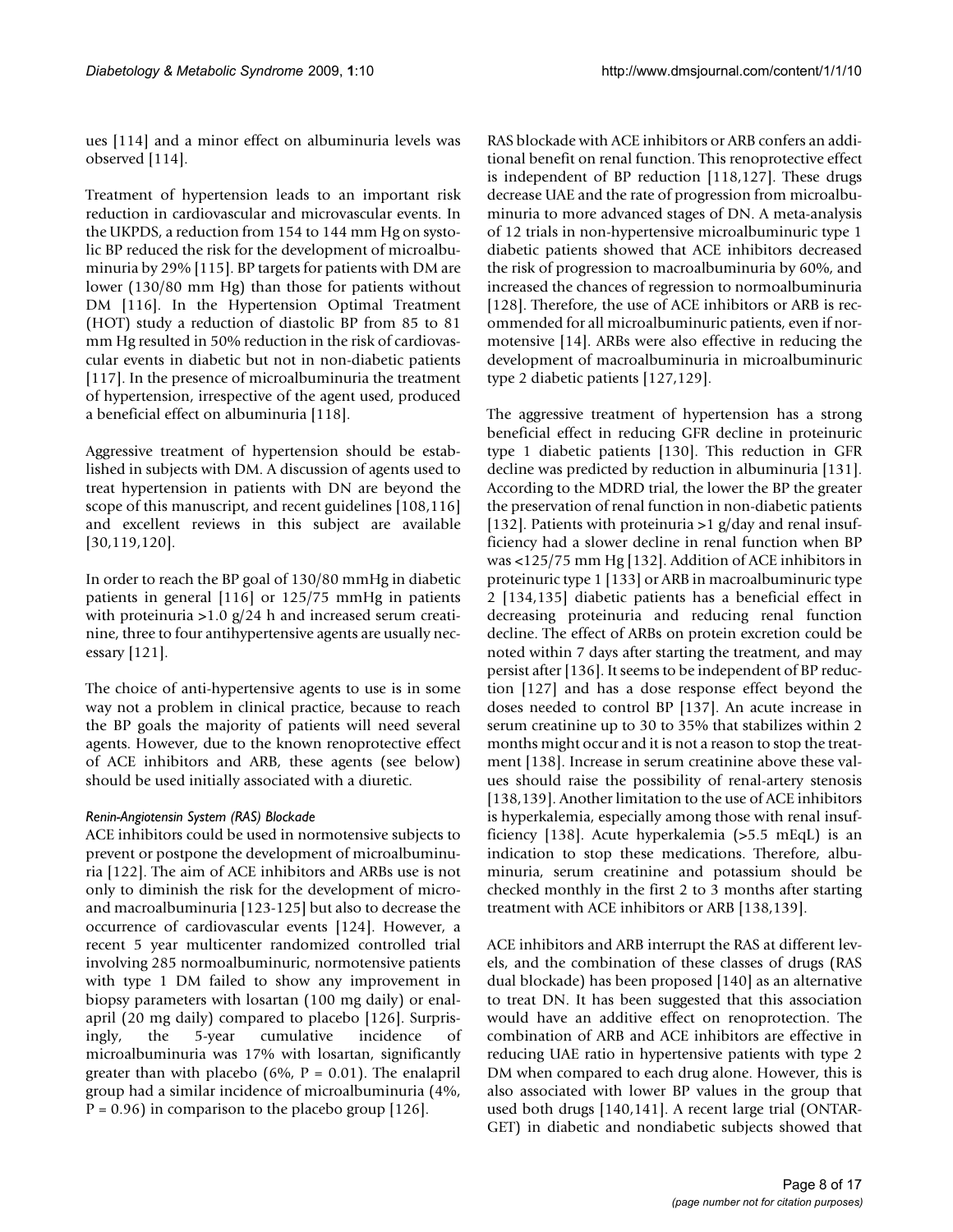the association of the two classes of drugs had a major effect on decreasing proteinuria but not on GFR decline or mortality [142]. In fact, a worse effect on GFR and mortality was observed. Analyzing the subgroups, the increased mortality came from the less sick subjects. Among diabetic subjects no increased mortality was observed, but also no benefit from the dual blockage was observed [142]. The VA NEPRHON-D study aimed to evaluate this issue is patients with type 2 DM [143].

Another step that has been proposed to be blocked is the aldosterone action. Adding the aldosterone antagonist spironolactone - to ARBs [144] or ACE inhibitor [145] is also more effective in reducing UAE and BP in type 2 diabetic patients than each drug alone. A recent meta-analyses that included diabetic and non-diabetic subjects demonstrated that the addition of aldosterone antagonists in patients already on ACE inhibitors and ARBs reduces proteinuria in chronic kidney disease [146]. This was not associated with an improvement on GFR, but increases the risk of hyperkalemia. Long-term effects of these agents on renal outcomes, mortality, and safety need to be determined [146].

More recently, the dual blockage of the renin-angiotensinaldosterone system with aliskiren, a direct renin inhibitor, and losartan at maximal recommended dose (100 mg daily) showed a greater reduction in proteinuria (20%) compared to losartan and placebo [147]. The effect does not seem to be due to anti-hypertensive effect. However, this was a short duration study (12 weeks) and long term studies are needed. The ongoing trial ALTITUDE might answer some of these questions [148]. This placebo controlled, randomized trial intends to follow-up about 8600 subjects during two years and compare the effect of aliskiren added to standard treatment (ACE or ARBs) [148]. The results will be available by 2012.

#### *Hyperglycemia treatment peculiarities*

The treatment of DM is not the aim of the present review, but a few special remarks could be made regarding the treatment of hyperglycemia in a patient with renal disease (Table 3).

Metformin is the standard therapy for patients with type 2 DM and will only be briefly discussed here. Metformin is contraindicated when serum creatinine is above 1.5 mg/dl in men and 1.4 mg/dl in women due to the increased risk of lactic acidosis [149]. However, these values are being questioned [150]. In these creatinine ranges, some subjects will be using metformin on chronic renal disease stages II and III [151].

Sulfonylureas and their metabolites, except glimepiride, are eliminated via renal excretion and should be used with caution in patients with GFR [152]. Glibenclamide is a potent drug and has been known for a long time. It is low cost and available in the public health system. However, it presents a high risk of hypoglycemia. It has active metabolites that increase in patients with decreased GFR, and its pharmacological action is such that the use of glibenclamide is not recommended from stage 3 onwards [153,154]. Among the sulfonylureas there is also glipizide which carries a lower risk of hypoglycemia being and alternative on this situation [154]. Glipizide can be used in chronic renal disease stages 3 and 4. It could still be used in stage 5, with a therapeutic adjustment. Glimepiride is a third generation sulfonylurea with a slightly higher cost and a lower risk of hypoglycemia. However, it is believed that it has a few active metabolites filtered by the kidneys what could be potentially related to higher risk of hypoglycemia compared to glipizide.

Repaglinide [155] and nateglinide [156] have a short duration of action, are excreted independently of renal function and have a safety profile in patients with renal impairment. These drugs, like the sulfonylureas, are insulin secretagogues, but they act in different cellular membrane channels, and this brings some pharmacological properties such as quick initial action, non-prolonged action and greater effect on post-prandial glycemia. A flexible aspect of this drugs making therapeutic management easier is the lower risk of hypoglycemia because of the different connection of the membrane channels. But one side effect described similar to observed with the sulfonylureas is weight gain. Its cost is higher than that of sulfonylureas, but theoretically it has a less deleterious effect on beta cells. Among the glinides, the first choice would be repaglinide because of the low risk of hypoglycemia, and it can be used in stage 3 and stage 4 [155,157]. Data in the literature are not sufficient to indicate the use of this drug in chronic renal disease stage 5. Nateglinide would be at a disadvantage because it is less potent, and it has active metabolites that can increase the risk of hypoglycemia in subjects with decreased GFR [158,159].

Acarbose is a drug that is not potent to reduce HbA1c. However, as its pharmacological action principle is the inhibition of enzyme alpha glycosidase in the small bowel, reducing glucose absorption in the gastrointestinal tract, it is a useful drug to adjust post-prandial hyperglycemia. The metabolism of this drug is practically 100% gastrointestinal, part is excreted in the urine and most of it in the feces, and a small form is excreted in the form of the active metabolite [153,160]. The concern of using acarbose in subjects with chronic kidney disease is the accumulation of these metabolites that may lead to hepatic lesions. Thus, acarbose would be contraindicated in subjects with chronic renal disease. There are insufficient data in the literature to use this drug with a creatinine greater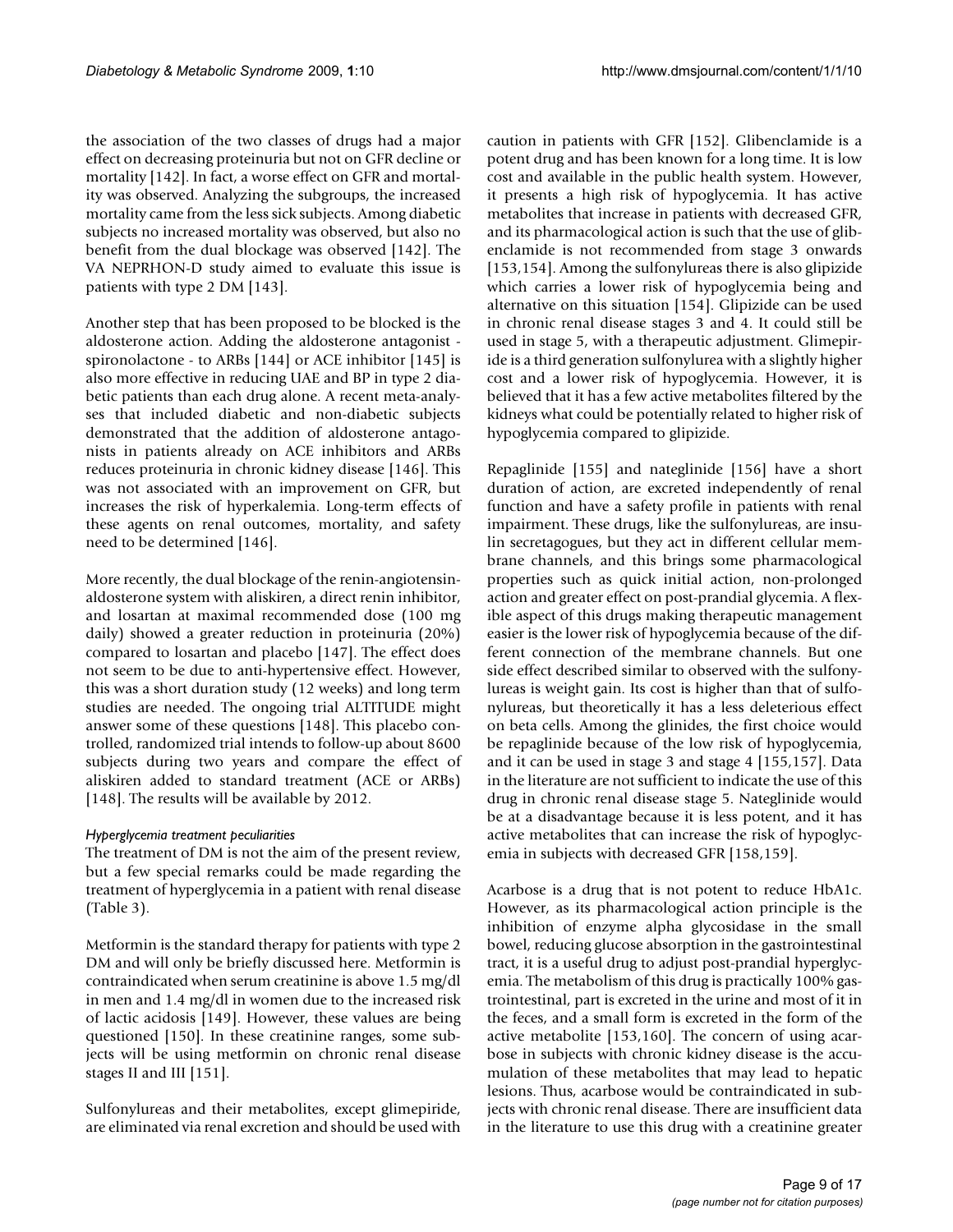|                                |                                                                                                                             |                                     |                                | <b>Stage of Renal Disease</b> |                                 |                                 |
|--------------------------------|-----------------------------------------------------------------------------------------------------------------------------|-------------------------------------|--------------------------------|-------------------------------|---------------------------------|---------------------------------|
|                                | Clearance                                                                                                                   | <b>Reduction of</b><br><b>HbAIc</b> | <b>Risk of</b><br>hypoglycemia | Ш                             | IV                              | v                               |
| Glibenclamide<br>[153, 154]    | Hepatic metabolism:<br>100%.<br>Excretion: bile and<br>feces 50% and urine<br>50%                                           | $-1.5%$                             | High<br>(active metabolites)   | Avoid                         | Avoid                           | Avoid                           |
| Glipizide [154]                | Excretion:<br>metabolites 90% in<br>urine and feces. 10%<br>excreted without<br>metabolization                              | $-1.5%$                             | Low                            | Can be used                   | Can be used                     | Can be used<br>(adjustments)    |
| Glimepyride                    | Hepatic metabolism<br>100%.<br>Excretion: urine<br>60% and feces 40%                                                        | -1.5%                               | Low                            | Can be used                   | Can be used                     | Use with care                   |
| Repaglinide<br>[155, 157]      | Hepatic metabolism:<br>100%.<br>Excretion: 10%<br>urine and 90% feces                                                       | $-1.0%$                             | Low                            | Can be used                   | Can be used                     | Use with care.<br>Adjust dose   |
| Nateglinide<br>[156, 158, 159] | Hepatic metabolism:<br>85%.<br>Excretion: urine<br>83% and feces 10%.<br>15% excreted<br>inactive in urine                  | $-0.7%$                             | High<br>(active metabolites)   | Use with care                 | Use with care                   | Avoid if possible               |
| Acarbose*<br>[153, 160]        | Excretion: urine<br>34%, feces 51% and<br><2% in urine in the<br>free or active<br>metabolic form                           | $-0.6%$                             | Low                            | Can be used                   | Can be used                     | Avoid                           |
| Rosiglitazone [162]            | Hepatic metabolism<br>and excretion in the<br>urine, of rather<br>inactive metabolites<br>in the urine 64% and<br>feces 23% | $-0.6$ to 1.5%                      | Low                            | Can be used                   | Can be used                     | Can be used                     |
| Pioglitazone [162]             | Hepatic metabolism<br>and excretion in<br>urine of rather<br>inactive metabolites<br>in the urine 15% and<br>feces 85%      | $-0.6$ to $1.5%$                    | Low                            | Can be used                   | Can be used                     | Can be used                     |
| Sitaglipitine<br>[171, 172]    | Excretion: urine<br>87% and feces 13%,<br>in an unaltered<br>form.                                                          | $-0.7%$                             | Low                            | Can be used                   | Can be used.<br>Reduce dose 50% | Can be used.<br>Reduce dose 75% |
| Vildagliptine                  | Excretion: urine:<br>85% and feces 15%.                                                                                     | $-0.7%$                             | Low                            | Can be used                   | Can be used                     | Not recommended                 |
| Exanetide [173]                | Metabolism and<br>renal excretion                                                                                           | $-1.0%$ **                          | Low                            | Can be used                   | Not recommended                 | Not recommended                 |

#### **Table 3: Treatment of hyperglycemia in the patient with type 2 diabetes mellitus and chronic kidney disease**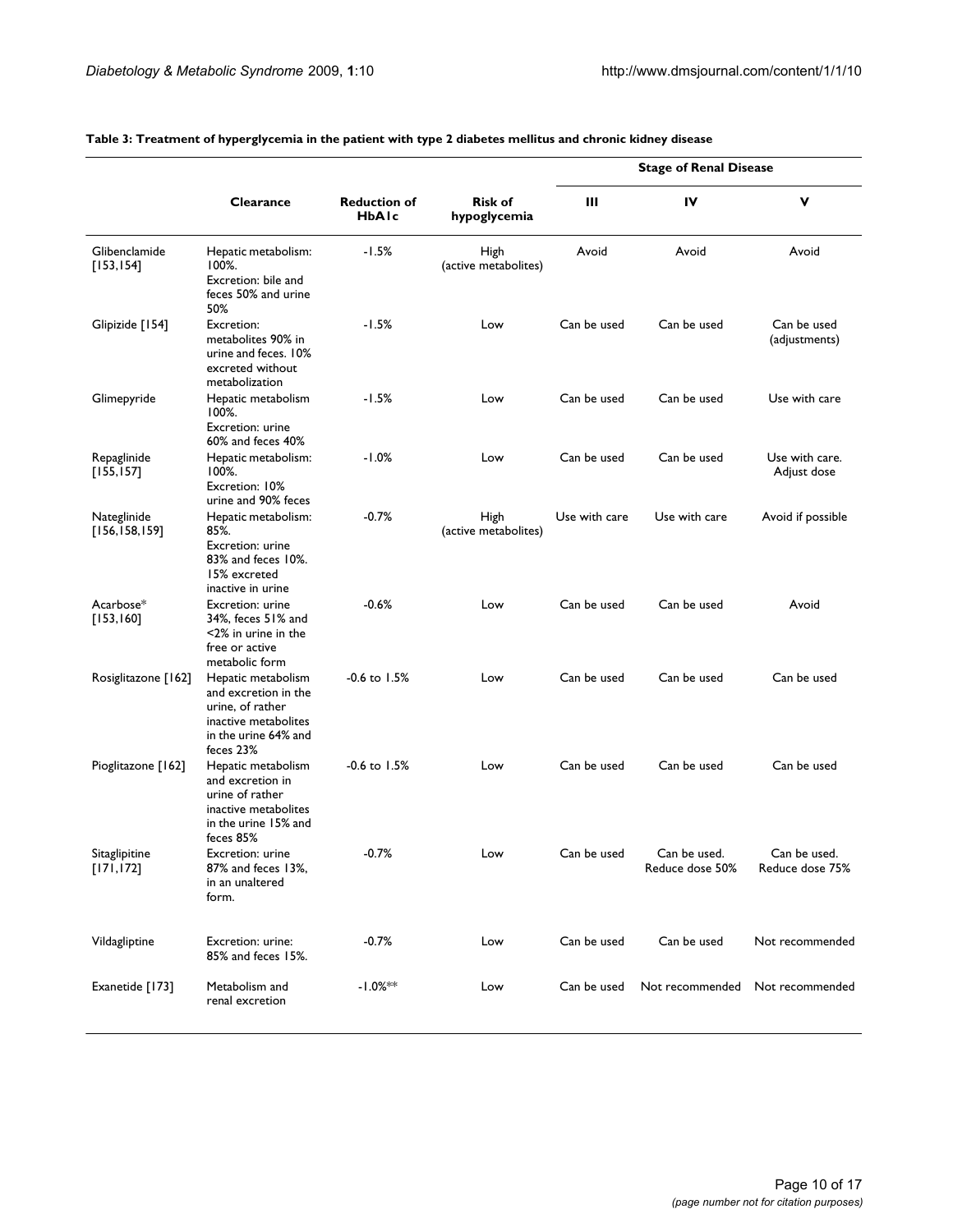than 2 mg/dl. It could be considered up to stage 3, and it should be avoided in stages 4 and 5 [153,160].

Glitazones, represented by rosiglitazone and pioglitazone, act through the PPR gamma system and are insulin sensitizer drugs that increase the muscle uptake of glucose and diminish the atherogenic profile of the DM patient, and could be used in renal failure [161,162]. Rosiglitazone has been shown to decrease UAE in type 2 diabetic patients as compared to glyburide, suggesting a beneficial effect in the prevention of renal complications of type 2 DM [163]. This antiproteinuric effect occurs also in nondiabetic disease [161,164,165]. The side effects include anemia, water retention, weight gain and potential hepatotoxicity due to the accumulation of its metabolites. Recently, cardiovascular safety and the risk of increased incidence of fractures have been discussed [166,167]. Both would present a low risk of hypoglycemia and could theoretically be used in the different stages of chronic renal disease without adjusting the dose [168].

A recent meta-analysis suggests beneficial effects of glitazones, with improvement of dyslipidemia in DM, internal carotid intima layer thickness reduction, improved fibrinolysis, and a direct action of the PPR gamma system at glomerular, tubular and vascular levels [169]. In theory, all these actions (hemodynamic, anti-inflammatory, antiproliferative and metabolic) would be beneficial actions in nephropathy [169].

In relation to fractures, a recent meta-analysis showed that in the female population there has been up to two-fold increase in the incidence of fractures including both hip and vertebral fractures [170]. Since a uremic patient has already an increased osteometabolic risk, a drug that would increase the incidence of fractures should be questioned in these patients.

Two representatives of the DPP-4 inhibitors are available, vildagliptin and sitagliptin. These drugs inhibit the dipeptidyl peptidase-4 enzyme which, in turn, prevents degradation of the GLP-1 which remains active longer. Thus they lead to the reduction of fasting and post-prandial glycemia, without a risk of hypoglycemia. The gliptins suppress the high release of glucagon and are neutral as regards weight. The side effects include airway infection and transaminases elevation. The standard dose is 100 mg, orally, in a single daily dose. Sitagliptin secretion occurs mostly in urine and an adjustment in the dose is recommended according to the stage of renal disease: 50 mg for stage 3 and 25 mg for stages 4 and 5 [171,172]. Vildagliptin also is predominantly excreted in the urine. It is unnecessary to adjust the dose in patients with mild or moderate renal failure (50 mg orally, bid). The use of vildagliptin is not recommended, according to the directions

that accompany medications, in patients with severe renal failure, patients who are already on dialysis or some other renal substitution therapy.

Exenatide is a GLP-1 analog. Subcutaneous applications (beginning at 5 μg bid for 30 days and then 10 μg bid) should be performed up to one hour before meals twice a day. It is a drug that reduces weight, which may be an advantage in managing the diabetic patient. The major side effects are nausea and vomiting, what occasionally an individual cannot tolerate using it. It is metabolized and excreted by the kidneys. It presents a low risk of hypoglycemia and can be used in stage 3, and it is not recommended in stages 4 and 5 due to the increased risk of side effects [173].

However, when the renal function is highly compromised, metformin, exenatide and gliptins are contraindicated, and insulin secretagogues are usually not very effective, since these patients have low endogenous production of insulin. Therefore, most patients should be treated with insulin [153]. We should remember that the half life of insulin is changed as soon as the individual begins to have a major renal function impairment. Pharmacokinetics is modified, and the insulin will have a slightly longer profile. This may make it difficult to manage the day to day situation, in peculiar situations on different days, i.e., the individual who is undergoing a dialysis session may feel bad and change his diet on that day. We should be able to rationalize more with the flexibility of doses here, which is often rather difficult for the patient and the physician.

These individuals certainly will have a greater propensity to hypoglycemia, so we have to be more careful and remember that hypoglycemia may be one of the complications implicated in the increased cardiovascular mortality of these patients. We should also keep in mind that therapeutic goals should be individualized.

#### *Dietary intervention*

There are several modalities for a dietary intervention in DN, whether changing protein content or through the manipulation of lipid content. However, few have their efficacy shown based on long term randomized clinical trials.

In patients with type 1 DM, in different stages of renal disease, protein restriction in the diet has shown that it can reduce the decline of renal function and albuminuria. According to a meta-analysis of studies performed with type 1 DM patients and clinical nephropathy, dietary protein restriction retards DN progression [174]. However, several of these studies were randomized with a crossover design, and the maximum time of follow up was 36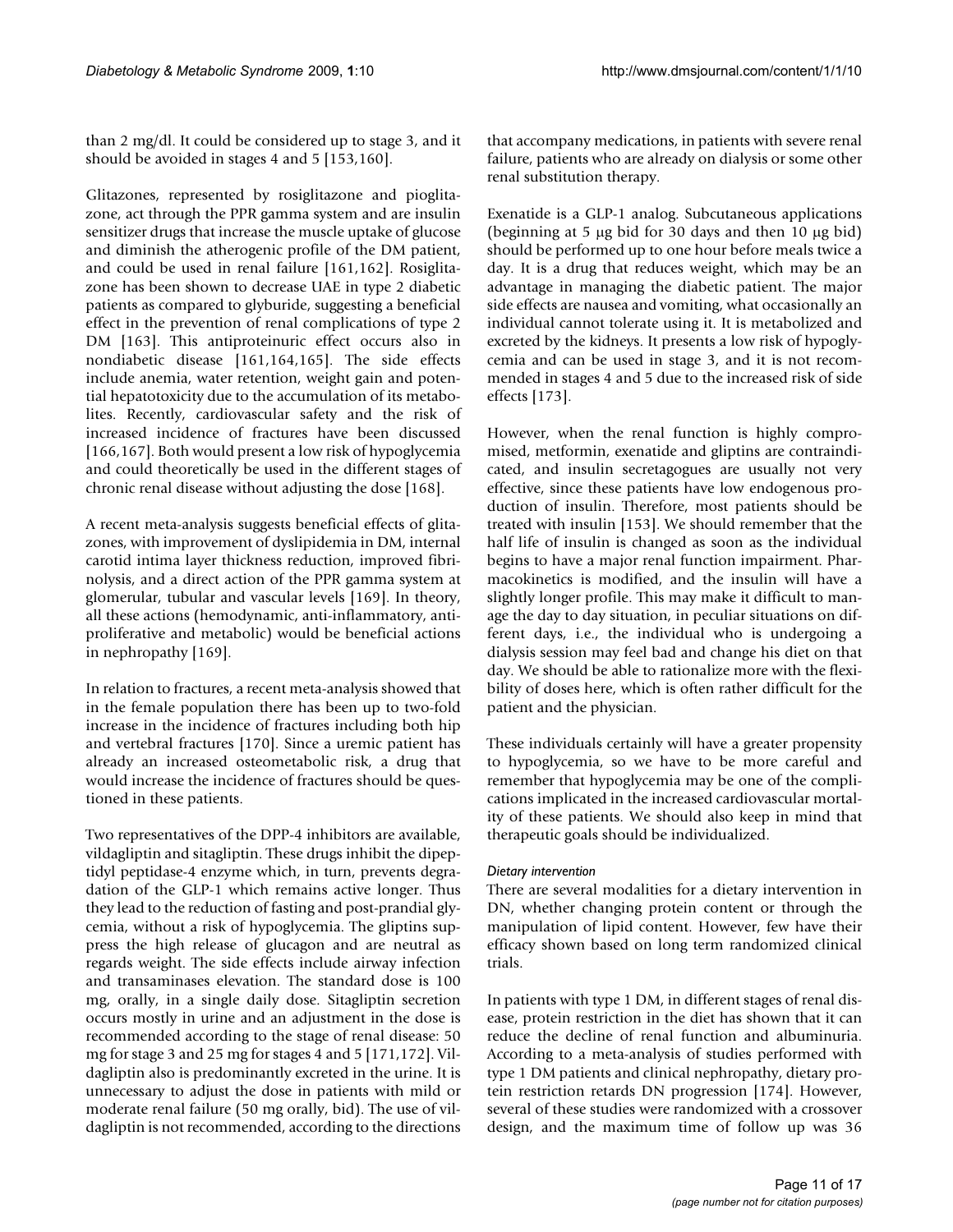months. Besides, in these studies there was no evidence of benefit on hard outcomes such as mortality or risk of end stage chronic renal failure. A randomized controlled clinical trial with patients with type 1 DM and DN followed for four years, showed that a diet with a moderate protein restriction (0.9 g/kg/day) was associated with a 76% reduction of the risk of end stage chronic renal failure or death [175].

In patients with type 2 DM this benefit has not been well established. There are few studies with type 2 DM patients addressing this issue, showing no benefit on renal function, probably due to lack of compliance with the diet and short follow-up [176]. A recent meta-analysis performed with eight studies including patients with type 1 and 2 DM showed a benefit of protein restriction on proteinuria reduction, but not on GFR reduction [177]. The American Diabetes Association recommends moderate protein restriction (0.8-1.0 g/kg/day) for patients in the initial stages of DN, and a reduction to 0.8 g/kg/day for patients in a more advanced stage of this complication [[27](#page-12-0)].

Interventions in the dietary lipid content has also been suggested, especially by manipulating the type of meat in the diet. Substituting red meat by chicken meat in the diet over the short term proved be able to reduce UAE, and also the serum levels of total cholesterol, LDL and apolipoprotein B in patients with type 2 DM and micro and macroalbuminuria [89,178]. Recently it was also observed that the beneficial effect of this dietary intervention on renal function was similar to the use of enalapril for a 12-month period in patients with type 2 DM [179]. This effect is probably related to the lower saturated fat content and greater proportion of polyunsaturated fatty acids, observed in chicken meat compared to red meat. Long term studies are needed to confirm this favorable effect.

#### *Dyslipidemia*

The desired target of LDL is <100 mg/dl for patients with DM in general, and <70 mg/dl when cardiovascular disease is present. No data based on a large clinical trial is available showing that the treatment of dyslipidemia is able to prevent the development or progression of DN. In the *Heart Protection Study* (HPS), sinvastatin, 40 mg, reduced vascular event rates and GFR decline in patients with DM by 25%, independent of baseline cholesterol levels. Furthermore the results of the Collaborative Atorvastatin Diabetes Study (CARDS) demonstrated a marked reduction in cardiovascular events in DM patients, and at least one additional risk factor for coronary disease, suggesting that all DM patients should use statins. A recent publication of CARDS showed a modest beneficial effect of atorvastatin on eGFR, particularly in those with albuminuria [180]. However, atorvastatin did not influence albuminuria incidence [180].

#### *Multifactorial intervention*

As stated before, probably the best approach to a subject with DN is a multifactorial intervention. However, only one study, with a small number of patients  $(n = 160)$ addressed this aspect [181]. In this study the targets were: BP levels <130/80 mm Hg, fasting serum cholesterol <175 mg/dl, fasting serum triglycerides  $\langle 150 \text{ mg}/\text{dl} \rangle$  and HbA1. <6.5%. The intervention consisted of a stepwise implementation of lifestyle changes and pharmacological therapy including low-fat diet, three to five times a week lightto-moderate exercise program, smoking-cessation course, and prescription of ACE inhibitors or ARB and aspirin. The multiple intervention group had a 61% reduction in the risk of macroalbuminuria, and a 58% and 63% reduction in the risk of retinopathy and autonomic neuropathy, respectively. Most importantly, a 55% reduction in the risk for the development of a composite end-point consisting of death from cardiovascular causes, non-fatal myocardial infarction, revascularization procedures, nonfatal stroke and amputation was also associated with the multifactorial intervention. It is important to point out that even among highly motivated subjects only a small number reached the proposed goals. Less than 20% in the intensive arm reached the HbA1c goal and less than 50% the systolic BP goal [181].

#### **Conclusion**

Diabetic nephropathy is a chronic complication of DM with a growing incidence. Therefore it is essential to have a better understanding of it, especially in relation to prevention and aggressive management to avoid progression to ESRD. Besides, its direct association with cardiovascular complications makes it imperative to perform intensive, early management of the risk factors. The study of DN has evolved a lot as regards its pathophysiology, stages of renal involvement and, especially, the therapeutic instruments available. Early detection of DN, the multifactorial approach targeting the main risk factors (hyperglycemia, hypertension, dyslipidemia and smoking), and the use of renoprotective agents such as the drugs that act on the renin-angiotensin-aldosterone system, may delay progression of kidney disease in DM, besides reducing cardiovascular mortality.

#### **Abbreviations**

**ACE**: angiotensin convertin enzyme; **ARB**: angiotensin receptor blocker; **BP**: blood pressure; **DM**: diabetes mellitus; **DN**: diabetic neprhopathy; **ESRD**: end-stage renal disease; **ET-1**: endothelin-1; **GFR**: glomerular filtration rate; **HbA1c**: glicohemoglobin A1c; **MDRD**: Modification of Diet in Renal Disease; **RAS**: renin-angiotensin system; **UAE**: urinary albumin excretion.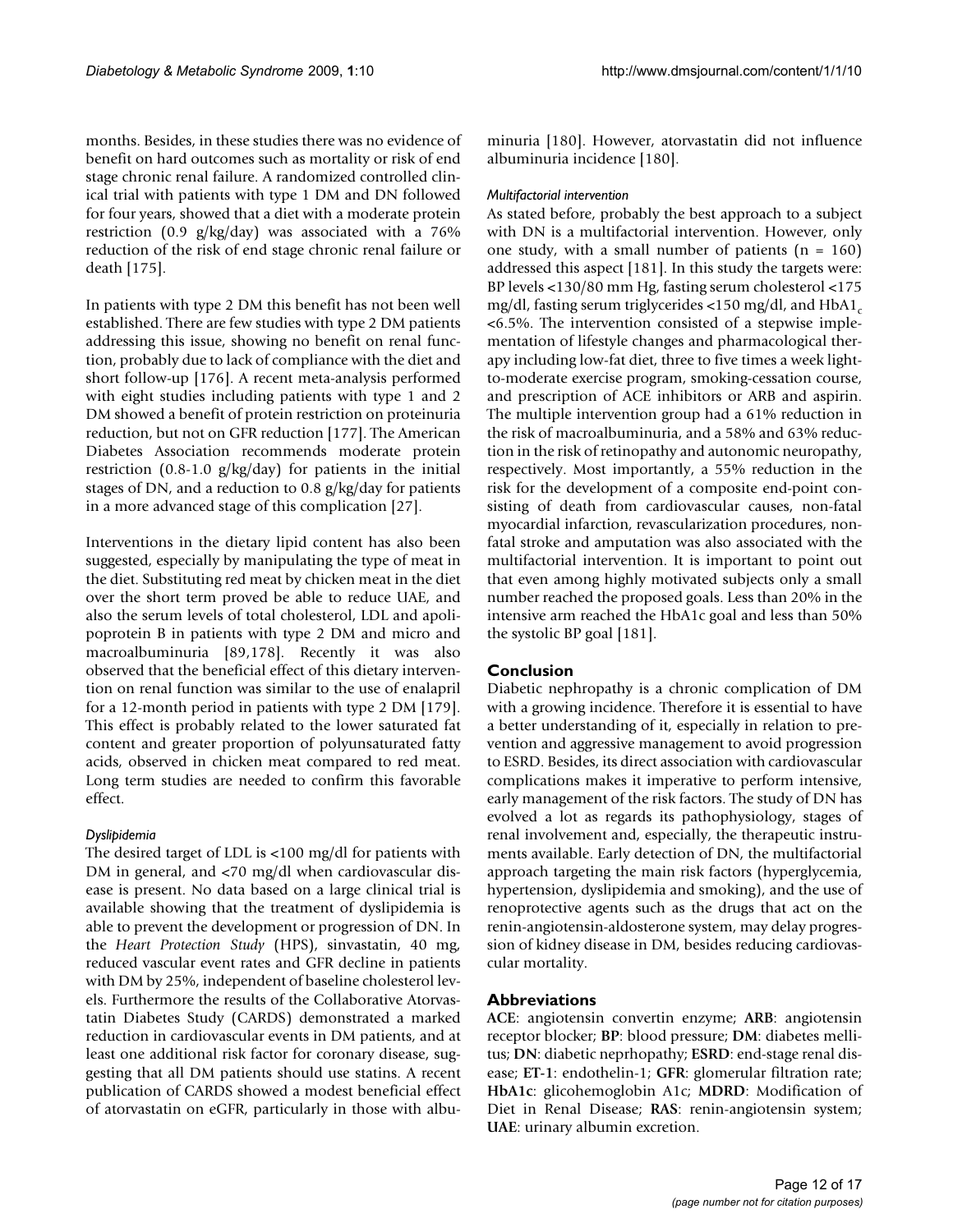#### **Competing interests**

The authors declare that they have no competing interests.

#### **Authors' contributions**

All authors contributed in the same way.

#### **Acknowledgements**

This study was partially supported by Projeto de Núcleos de Excelência do Ministério de Ciência e Tecnologia, Conselho Nacional de Desenvolvimento Científico e Tecnológico (CNPq) and Fundo de Incentivo a Pesquisa e Eventos (FIPE) do Hospital de Clínicas de Porto Alegre.

#### **References**

- 1. **U.S. Renal Data System, USRDS 2003 Annual Data Report: Atlas of End-Stage Renal Disease in the United States, National Institute of Health, National Institute of Diabetes and Digestive and Kidney Diseases, Bethesda, MD, 2003.** .
- 2. Bruno RM, Gross JL: **[Prognostic factors in Brazilian diabetic](http://www.ncbi.nlm.nih.gov/entrez/query.fcgi?cmd=Retrieve&db=PubMed&dopt=Abstract&list_uids=11113689) [patients starting dialysis: a 3.6-year follow-up study.](http://www.ncbi.nlm.nih.gov/entrez/query.fcgi?cmd=Retrieve&db=PubMed&dopt=Abstract&list_uids=11113689)** *J Diabetes Complications* 2000, **14:**266-271.
- 3. Valmadrid CT, Klein R, Moss SE, Klein BE: **[The risk of cardiovas](http://www.ncbi.nlm.nih.gov/entrez/query.fcgi?cmd=Retrieve&db=PubMed&dopt=Abstract&list_uids=10789601)[cular disease mortality associated with microalbuminuria](http://www.ncbi.nlm.nih.gov/entrez/query.fcgi?cmd=Retrieve&db=PubMed&dopt=Abstract&list_uids=10789601) and gross proteinuria in persons with older-onset diabetes [mellitus.](http://www.ncbi.nlm.nih.gov/entrez/query.fcgi?cmd=Retrieve&db=PubMed&dopt=Abstract&list_uids=10789601)** *Arch Intern Med* 2000, **160:**1093-1100.
- 4. Mogensen CE, Christensen CK: **[Predicting diabetic nephropathy](http://www.ncbi.nlm.nih.gov/entrez/query.fcgi?cmd=Retrieve&db=PubMed&dopt=Abstract&list_uids=6738599) [in insulin-dependent patients.](http://www.ncbi.nlm.nih.gov/entrez/query.fcgi?cmd=Retrieve&db=PubMed&dopt=Abstract&list_uids=6738599)** *N Engl J Med* 1984, **311:**89-93.
- 5. Parving HH, Oxenboll B, Svendsen PA, Christiansen JS, Andersen AR: **[Early detection of patients at risk of developing diabetic](http://www.ncbi.nlm.nih.gov/entrez/query.fcgi?cmd=Retrieve&db=PubMed&dopt=Abstract&list_uids=6812342) nephropathy. A longitudinal study of urinary albumin excre[tion.](http://www.ncbi.nlm.nih.gov/entrez/query.fcgi?cmd=Retrieve&db=PubMed&dopt=Abstract&list_uids=6812342)** *Acta Endocrinol (Copenh)* 1982, **100:**550-555.
- 6. Viberti GC, Hill RD, Jarrett RJ, Argyropoulos A, Mahmud U, Keen H: **[Microalbuminuria as a predictor of clinical nephropathy in](http://www.ncbi.nlm.nih.gov/entrez/query.fcgi?cmd=Retrieve&db=PubMed&dopt=Abstract&list_uids=6123720) [insulin- dependent diabetes mellitus.](http://www.ncbi.nlm.nih.gov/entrez/query.fcgi?cmd=Retrieve&db=PubMed&dopt=Abstract&list_uids=6123720)** *Lancet* 1982, **1:**1430-1432.
- 7. Mogensen CE: **[Microalbuminuria predicts clinical proteinuria](http://www.ncbi.nlm.nih.gov/entrez/query.fcgi?cmd=Retrieve&db=PubMed&dopt=Abstract&list_uids=6690964) [and early mortality in maturity-onset diabetes.](http://www.ncbi.nlm.nih.gov/entrez/query.fcgi?cmd=Retrieve&db=PubMed&dopt=Abstract&list_uids=6690964)** *N Engl J Med* 1984, **310:**356-360.
- 8. MacIsaac RJ, Tsalamandris C, Panagiotopoulos S, Smith TJ, McNeil KJ, Jerums G: **[Nonalbuminuric renal insufficiency in type 2 diabe](http://www.ncbi.nlm.nih.gov/entrez/query.fcgi?cmd=Retrieve&db=PubMed&dopt=Abstract&list_uids=14693989)[tes.](http://www.ncbi.nlm.nih.gov/entrez/query.fcgi?cmd=Retrieve&db=PubMed&dopt=Abstract&list_uids=14693989)** *Diabetes Care* 2004, **27:**195-200.
- 9. Caramori ML, Fioretto P, Mauer M: **[Low glomerular filtration](http://www.ncbi.nlm.nih.gov/entrez/query.fcgi?cmd=Retrieve&db=PubMed&dopt=Abstract&list_uids=12663477) [rate in normoalbuminuric type 1 diabetic patients: an indica](http://www.ncbi.nlm.nih.gov/entrez/query.fcgi?cmd=Retrieve&db=PubMed&dopt=Abstract&list_uids=12663477)[tor of more advanced glomerular lesions.](http://www.ncbi.nlm.nih.gov/entrez/query.fcgi?cmd=Retrieve&db=PubMed&dopt=Abstract&list_uids=12663477)** *Diabetes* 2003, **52:**1036-1040.
- 10. Kramer CK, Leitao CB, Pinto LC, Silveiro SP, Gross JL, Canani LH: **[Clinical and laboratory profile of patients with type 2 diabe](http://www.ncbi.nlm.nih.gov/entrez/query.fcgi?cmd=Retrieve&db=PubMed&dopt=Abstract&list_uids=17468344)tes with low glomerular filtration rate and normoalbuminu[ria.](http://www.ncbi.nlm.nih.gov/entrez/query.fcgi?cmd=Retrieve&db=PubMed&dopt=Abstract&list_uids=17468344)** *Diabetes Care* 2007, **30:**1998-2000.
- 11. Perkins BA, Krolewski AS: **[Early nephropathy in type 1 diabetes:](http://www.ncbi.nlm.nih.gov/entrez/query.fcgi?cmd=Retrieve&db=PubMed&dopt=Abstract&list_uids=19300247) [the importance of early renal function decline.](http://www.ncbi.nlm.nih.gov/entrez/query.fcgi?cmd=Retrieve&db=PubMed&dopt=Abstract&list_uids=19300247)** *Curr Opin Nephrol Hypertens* 2009, **18:**233-240.
- 12. Young BA, Maynard C, Boyko EJ: **[Racial differences in diabetic](http://www.ncbi.nlm.nih.gov/entrez/query.fcgi?cmd=Retrieve&db=PubMed&dopt=Abstract&list_uids=12882868) [nephropathy, cardiovascular disease, and mortality in a](http://www.ncbi.nlm.nih.gov/entrez/query.fcgi?cmd=Retrieve&db=PubMed&dopt=Abstract&list_uids=12882868)** [national population of veterans.](http://www.ncbi.nlm.nih.gov/entrez/query.fcgi?cmd=Retrieve&db=PubMed&dopt=Abstract&list_uids=12882868) **26:**2392-2399.
- 13. Gerchman F, Zanatta CM, Burttet LM, Picon PX, Lisboa HR, Silveiro SP, Gross JL, Canani LH: **[Vascular complications of black](http://www.ncbi.nlm.nih.gov/entrez/query.fcgi?cmd=Retrieve&db=PubMed&dopt=Abstract&list_uids=18797699) [patients with type 2 diabetes mellitus in Southern Brazil.](http://www.ncbi.nlm.nih.gov/entrez/query.fcgi?cmd=Retrieve&db=PubMed&dopt=Abstract&list_uids=18797699)** *Braz J Med Biol Res* 2008, **41:**668-673.
- 14. American Diabetes Association: **[Nephropathy in Diabetes.](http://www.ncbi.nlm.nih.gov/entrez/query.fcgi?cmd=Retrieve&db=PubMed&dopt=Abstract&list_uids=14693934)** *Diabetes Care* 2004, **27:**S79-83.
- 15. Caramori ML, Fioretto P, Mauer M: **[The need for early predictors](http://www.ncbi.nlm.nih.gov/entrez/query.fcgi?cmd=Retrieve&db=PubMed&dopt=Abstract&list_uids=10969821) [of diabetic nephropathy risk: is albumin excretion rate suffi](http://www.ncbi.nlm.nih.gov/entrez/query.fcgi?cmd=Retrieve&db=PubMed&dopt=Abstract&list_uids=10969821)[cient?](http://www.ncbi.nlm.nih.gov/entrez/query.fcgi?cmd=Retrieve&db=PubMed&dopt=Abstract&list_uids=10969821)** *Diabetes* 2000, **49:**1399-1408.
- 16. Perkins BA, Ficociello LH, Silva KH, Finkelstein DM, Warram JH, Krolewski AS: **[Regression of microalbuminuria in type 1 diabe](http://www.ncbi.nlm.nih.gov/entrez/query.fcgi?cmd=Retrieve&db=PubMed&dopt=Abstract&list_uids=12788992)[tes.](http://www.ncbi.nlm.nih.gov/entrez/query.fcgi?cmd=Retrieve&db=PubMed&dopt=Abstract&list_uids=12788992)** *N Engl J Med* 2003, **348:**2285-2293.
- 17. Dinneen SF, Gerstein HC: **[The association of microalbuminuria](http://www.ncbi.nlm.nih.gov/entrez/query.fcgi?cmd=Retrieve&db=PubMed&dopt=Abstract&list_uids=9224218) [and mortality in non-insulin-dependent diabetes mellitus. A](http://www.ncbi.nlm.nih.gov/entrez/query.fcgi?cmd=Retrieve&db=PubMed&dopt=Abstract&list_uids=9224218) [systematic overview of the literature.](http://www.ncbi.nlm.nih.gov/entrez/query.fcgi?cmd=Retrieve&db=PubMed&dopt=Abstract&list_uids=9224218)** *Arch Intern Med* 1997, **157:**1413-1418.
- Stehouwer CD, Gall MA, Twisk JW, Knudsen E, Emeis JJ, Parving HH: **[Increased urinary albumin excretion, endothelial dysfunc-](http://www.ncbi.nlm.nih.gov/entrez/query.fcgi?cmd=Retrieve&db=PubMed&dopt=Abstract&list_uids=11916939)**

**[tion, and chronic low-grade inflammation in type 2 diabetes:](http://www.ncbi.nlm.nih.gov/entrez/query.fcgi?cmd=Retrieve&db=PubMed&dopt=Abstract&list_uids=11916939) progressive, interrelated, and independently associated with [risk of death.](http://www.ncbi.nlm.nih.gov/entrez/query.fcgi?cmd=Retrieve&db=PubMed&dopt=Abstract&list_uids=11916939)** *Diabetes* 2002, **51:**1157-1165.

- 19. Forsblom CM, Groop PH, Ekstrand A, Totterman KJ, Sane T, Saloranta C, Groop L: **[Predictors of progression from normoalbu](http://www.ncbi.nlm.nih.gov/entrez/query.fcgi?cmd=Retrieve&db=PubMed&dopt=Abstract&list_uids=9802746)[minuria to microalbuminuria in NIDDM.](http://www.ncbi.nlm.nih.gov/entrez/query.fcgi?cmd=Retrieve&db=PubMed&dopt=Abstract&list_uids=9802746)** *Diabetes Care* 1998, **21:**1932-1938.
- 20. Murussi M, Baglio P, Gross JL, Silveiro SP: **[Risk factors for micro](http://www.ncbi.nlm.nih.gov/entrez/query.fcgi?cmd=Retrieve&db=PubMed&dopt=Abstract&list_uids=12032128)[albuminuria and macroalbuminuria in type 2 diabetic](http://www.ncbi.nlm.nih.gov/entrez/query.fcgi?cmd=Retrieve&db=PubMed&dopt=Abstract&list_uids=12032128) [patients: a 9-year follow-up study.](http://www.ncbi.nlm.nih.gov/entrez/query.fcgi?cmd=Retrieve&db=PubMed&dopt=Abstract&list_uids=12032128)** *Diabetes Care* 2002, **25:**1101-1103.
- 21. **[Predictors of the development of microalbuminuria in](http://www.ncbi.nlm.nih.gov/entrez/query.fcgi?cmd=Retrieve&db=PubMed&dopt=Abstract&list_uids=10588521) [patients with Type 1 diabetes mellitus: a seven-year prospec](http://www.ncbi.nlm.nih.gov/entrez/query.fcgi?cmd=Retrieve&db=PubMed&dopt=Abstract&list_uids=10588521)tive study. The Microalbuminuria Collaborative Study [Group.](http://www.ncbi.nlm.nih.gov/entrez/query.fcgi?cmd=Retrieve&db=PubMed&dopt=Abstract&list_uids=10588521)** *Diabet Med* 1999, **16:**918-925.
- 22. Leitao CB, Canani LH, Polson PB, Molon MP, Pinotti AF, Gross JL: **[Urinary albumin excretion rate is associated with increased](http://www.ncbi.nlm.nih.gov/entrez/query.fcgi?cmd=Retrieve&db=PubMed&dopt=Abstract&list_uids=15983326) ambulatory blood pressure in normoalbuminuric type 2 dia[betic patients.](http://www.ncbi.nlm.nih.gov/entrez/query.fcgi?cmd=Retrieve&db=PubMed&dopt=Abstract&list_uids=15983326)** *Diabetes Care* 2005, **28:**1724-1729.
- 23. Viberti GC, Bilous RW, Mackintosh D, Keen H: **[Monitoring](http://www.ncbi.nlm.nih.gov/entrez/query.fcgi?cmd=Retrieve&db=PubMed&dopt=Abstract&list_uids=6401924) [glomerular function in diabetic nephropathy. A prospective](http://www.ncbi.nlm.nih.gov/entrez/query.fcgi?cmd=Retrieve&db=PubMed&dopt=Abstract&list_uids=6401924) [study.](http://www.ncbi.nlm.nih.gov/entrez/query.fcgi?cmd=Retrieve&db=PubMed&dopt=Abstract&list_uids=6401924)** *Am J Med* 1983, **74:**256-264.
- 24. Gall MA, Nielsen FS, Smidt UM, Parving HH: **[The course of kidney](http://www.ncbi.nlm.nih.gov/entrez/query.fcgi?cmd=Retrieve&db=PubMed&dopt=Abstract&list_uids=8243857) [function in type 2 \(non-insulin-dependent\) diabetic patients](http://www.ncbi.nlm.nih.gov/entrez/query.fcgi?cmd=Retrieve&db=PubMed&dopt=Abstract&list_uids=8243857) [with diabetic nephropathy.](http://www.ncbi.nlm.nih.gov/entrez/query.fcgi?cmd=Retrieve&db=PubMed&dopt=Abstract&list_uids=8243857)** *Diabetologia* 1993, **36:**1071-1078.
- 25. Friedman R, Gross JL: **[Evolution of glomerular filtration rate in](http://www.ncbi.nlm.nih.gov/entrez/query.fcgi?cmd=Retrieve&db=PubMed&dopt=Abstract&list_uids=2060446) [proteinuric NIDDM patients.](http://www.ncbi.nlm.nih.gov/entrez/query.fcgi?cmd=Retrieve&db=PubMed&dopt=Abstract&list_uids=2060446)** *Diabetes Care* 1991, **14:**355-359.
- 26. Nosadini R, Velussi M, Brocco E, Bruseghin M, Abaterusso C, Saller A, Dalla Vestra M, Carraro A, Bortoloso E, Sambataro M, Barzon I, Frigato F, Muollo B, Chiesura-Corona M, Pacini G, Baggio B, Piarulli F, Sfriso A, Fioretto P: **[Course of renal function in type 2 diabetic](http://www.ncbi.nlm.nih.gov/entrez/query.fcgi?cmd=Retrieve&db=PubMed&dopt=Abstract&list_uids=10868971) [patients with abnormalities of albumin excretion rate.](http://www.ncbi.nlm.nih.gov/entrez/query.fcgi?cmd=Retrieve&db=PubMed&dopt=Abstract&list_uids=10868971)** *Diabetes* 2000, **49:**476-484.
- <span id="page-12-0"></span>27. **[Standards of medical care in diabetes--2009.](http://www.ncbi.nlm.nih.gov/entrez/query.fcgi?cmd=Retrieve&db=PubMed&dopt=Abstract&list_uids=19118286)** *Diabetes Care* 2009, **32(Suppl 1):**S13-61.
- 28. Zelmanovitz T, Gross JL, Oliveira JR, Paggi A, Tatsch M, Azevedo MJ: **[The receiver operating characteristics curve in the evalua](http://www.ncbi.nlm.nih.gov/entrez/query.fcgi?cmd=Retrieve&db=PubMed&dopt=Abstract&list_uids=9096972)tion of a random urine specimen as a screening test for dia[betic nephropathy.](http://www.ncbi.nlm.nih.gov/entrez/query.fcgi?cmd=Retrieve&db=PubMed&dopt=Abstract&list_uids=9096972)** *Diabetes Care* 1997, **20:**516-519.
- 29. Incerti J, Zelmanovitz T, Camargo JL, Gross JL, de Azevedo MJ: **[Eval](http://www.ncbi.nlm.nih.gov/entrez/query.fcgi?cmd=Retrieve&db=PubMed&dopt=Abstract&list_uids=16105865)[uation of tests for microalbuminuria screening in patients](http://www.ncbi.nlm.nih.gov/entrez/query.fcgi?cmd=Retrieve&db=PubMed&dopt=Abstract&list_uids=16105865) [with diabetes.](http://www.ncbi.nlm.nih.gov/entrez/query.fcgi?cmd=Retrieve&db=PubMed&dopt=Abstract&list_uids=16105865)** *Nephrol Dial Transplant* 2005, **20:**2402-2407.
- 30. Gross JL, de Azevedo MJ, Silveiro SP, Canani LH, Caramori ML, Zelmanovitz T: **[Diabetic nephropathy: diagnosis, prevention, and](http://www.ncbi.nlm.nih.gov/entrez/query.fcgi?cmd=Retrieve&db=PubMed&dopt=Abstract&list_uids=15616252) [treatment.](http://www.ncbi.nlm.nih.gov/entrez/query.fcgi?cmd=Retrieve&db=PubMed&dopt=Abstract&list_uids=15616252)** *Diabetes Care* 2005, **28:**164-176.
- 31. Mogensen CE, Vestbo E, Poulsen PL, Christiansen C, Damsgaard EM, Eiskjaer H, Froland A, Hansen KW, Nielsen S, Pedersen MM: **[Micro](http://www.ncbi.nlm.nih.gov/entrez/query.fcgi?cmd=Retrieve&db=PubMed&dopt=Abstract&list_uids=7497874)[albuminuria and potential confounders. A review and some](http://www.ncbi.nlm.nih.gov/entrez/query.fcgi?cmd=Retrieve&db=PubMed&dopt=Abstract&list_uids=7497874) [observations on variability of urinary albumin excretion.](http://www.ncbi.nlm.nih.gov/entrez/query.fcgi?cmd=Retrieve&db=PubMed&dopt=Abstract&list_uids=7497874)** *Diabetes Care* 1995, **18:**572-581.
- 32. Levey AS, Eckardt KU, Tsukamoto Y, Levin A, Coresh J, Rossert J, De Zeeuw D, Hostetter TH, Lameire N, Eknoyan G: **[Definition and](http://www.ncbi.nlm.nih.gov/entrez/query.fcgi?cmd=Retrieve&db=PubMed&dopt=Abstract&list_uids=15882252) [classification of chronic kidney disease: a position statement](http://www.ncbi.nlm.nih.gov/entrez/query.fcgi?cmd=Retrieve&db=PubMed&dopt=Abstract&list_uids=15882252) from Kidney Disease: Improving Global Outcomes [\(KDIGO\).](http://www.ncbi.nlm.nih.gov/entrez/query.fcgi?cmd=Retrieve&db=PubMed&dopt=Abstract&list_uids=15882252)** *Kidney Int* 2005, **67:**2089-2100.
- 33. Beetham R, Cattell WR: **[Proteinuria: pathophysiology, signifi](http://www.ncbi.nlm.nih.gov/entrez/query.fcgi?cmd=Retrieve&db=PubMed&dopt=Abstract&list_uids=8250494)[cance and recommendations for measurement in clinical](http://www.ncbi.nlm.nih.gov/entrez/query.fcgi?cmd=Retrieve&db=PubMed&dopt=Abstract&list_uids=8250494) [practice.](http://www.ncbi.nlm.nih.gov/entrez/query.fcgi?cmd=Retrieve&db=PubMed&dopt=Abstract&list_uids=8250494)** *Ann Clin Biochem* 1993, **30(Pt 5):**425-434.
- 34. Kramer CK, Camargo J, Ricardo ED, Almeida FK, Canani LH, Gross JL, Azevedo MJ: **[Does bacteriuria interfere with albuminuria](http://www.ncbi.nlm.nih.gov/entrez/query.fcgi?cmd=Retrieve&db=PubMed&dopt=Abstract&list_uids=19015170) [measurements of patients with diabetes?](http://www.ncbi.nlm.nih.gov/entrez/query.fcgi?cmd=Retrieve&db=PubMed&dopt=Abstract&list_uids=19015170)** *Nephrol Dial Transplant* 2009, **24:**1193-1196.
- 35. Comper WD, Osicka TM, Jerums G: **[High prevalence of](http://www.ncbi.nlm.nih.gov/entrez/query.fcgi?cmd=Retrieve&db=PubMed&dopt=Abstract&list_uids=12552494) [immuno-unreactive intact albumin in urine of diabetic](http://www.ncbi.nlm.nih.gov/entrez/query.fcgi?cmd=Retrieve&db=PubMed&dopt=Abstract&list_uids=12552494) [patients.](http://www.ncbi.nlm.nih.gov/entrez/query.fcgi?cmd=Retrieve&db=PubMed&dopt=Abstract&list_uids=12552494)** *Am J Kidney Dis* 2003, **41:**336-342.
- 36. Brinkman JW, Bakker SJ, Gansevoort RT, Hillege HL, Kema IP, Gans RO, de Jong PE, de Zeeuw D: **[Which method for quantifying uri](http://www.ncbi.nlm.nih.gov/entrez/query.fcgi?cmd=Retrieve&db=PubMed&dopt=Abstract&list_uids=15485424)[nary albumin excretion gives what outcome? A comparison](http://www.ncbi.nlm.nih.gov/entrez/query.fcgi?cmd=Retrieve&db=PubMed&dopt=Abstract&list_uids=15485424) [of immunonephelometry with HPLC.](http://www.ncbi.nlm.nih.gov/entrez/query.fcgi?cmd=Retrieve&db=PubMed&dopt=Abstract&list_uids=15485424)** *Kidney Int Suppl* 2004:S69-75.
- 37. Comper WD, Osicka TM, Clark M, MacIsaac RJ, Jerums G: **[Earlier](http://www.ncbi.nlm.nih.gov/entrez/query.fcgi?cmd=Retrieve&db=PubMed&dopt=Abstract&list_uids=15086926) [detection of microalbuminuria in diabetic patients using a](http://www.ncbi.nlm.nih.gov/entrez/query.fcgi?cmd=Retrieve&db=PubMed&dopt=Abstract&list_uids=15086926) [new urinary albumin assay.](http://www.ncbi.nlm.nih.gov/entrez/query.fcgi?cmd=Retrieve&db=PubMed&dopt=Abstract&list_uids=15086926)** *Kidney Int* 2004, **65:**1850-1855.
- 38. Comper WD, Osicka TM: **[Detection of urinary albumin.](http://www.ncbi.nlm.nih.gov/entrez/query.fcgi?cmd=Retrieve&db=PubMed&dopt=Abstract&list_uids=15822052)** *Adv Chronic Kidney Dis* 2005, **12:**170-176.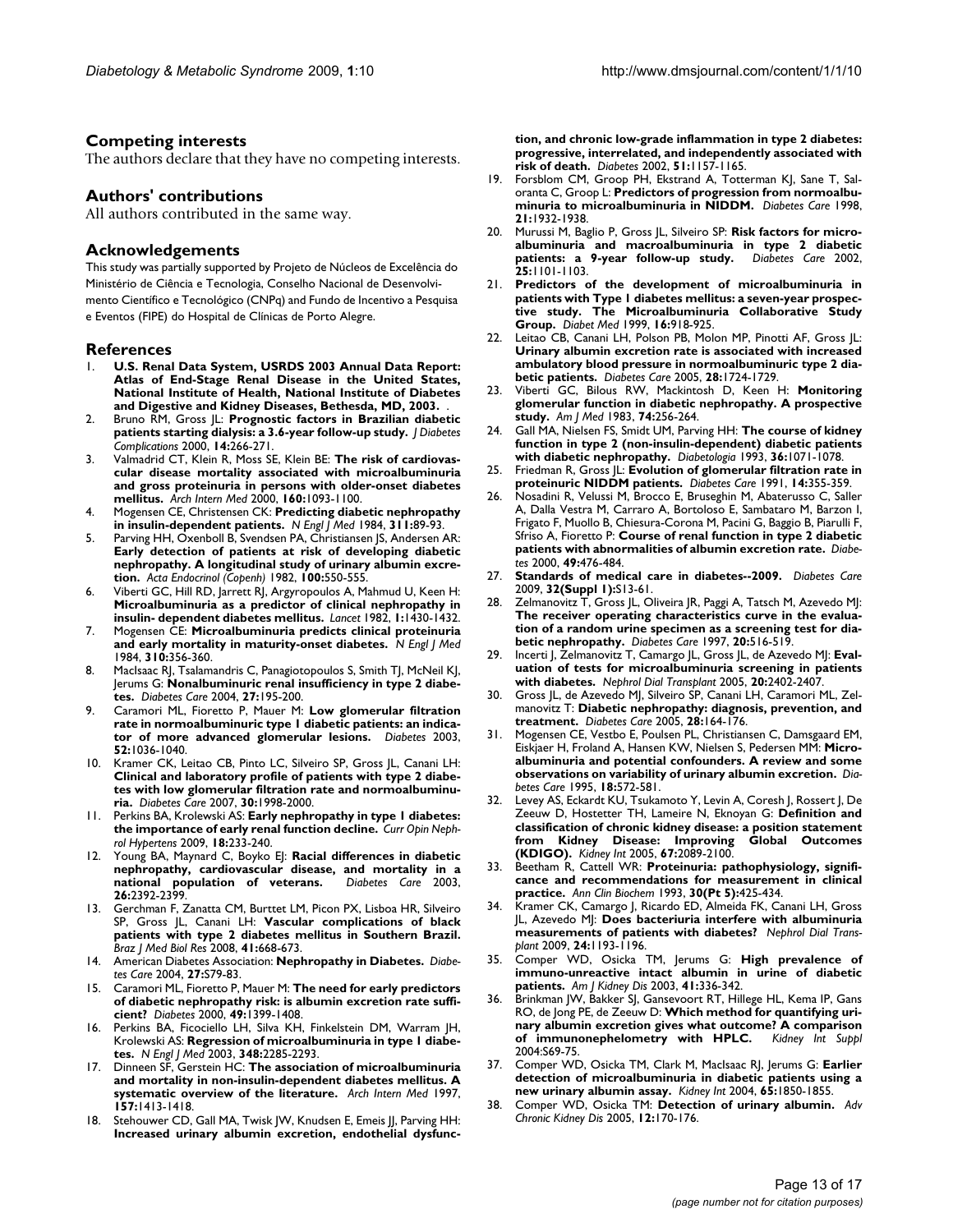- 39. Jerums G, Premaratne E, Panagiotopoulos S, Clarke S, Power DA, MacIsaac RJ: **[New and old markers of progression of diabetic](http://www.ncbi.nlm.nih.gov/entrez/query.fcgi?cmd=Retrieve&db=PubMed&dopt=Abstract&list_uids=18937992) [nephropathy.](http://www.ncbi.nlm.nih.gov/entrez/query.fcgi?cmd=Retrieve&db=PubMed&dopt=Abstract&list_uids=18937992)** *Diabetes Res Clin Pract* 2008, **82(Suppl 1):**S30-37.
- 40. Levey AS, Coresh J, Balk E, Kausz AT, Levin A, Steffes MW, Hogg RJ, Perrone RD, Lau J, Eknoyan G: **[National Kidney Foundation](http://www.ncbi.nlm.nih.gov/entrez/query.fcgi?cmd=Retrieve&db=PubMed&dopt=Abstract&list_uids=12859163) [practice guidelines for chronic kidney disease: evaluation,](http://www.ncbi.nlm.nih.gov/entrez/query.fcgi?cmd=Retrieve&db=PubMed&dopt=Abstract&list_uids=12859163) [classification, and stratification.](http://www.ncbi.nlm.nih.gov/entrez/query.fcgi?cmd=Retrieve&db=PubMed&dopt=Abstract&list_uids=12859163)** *Ann Intern Med* 2003, **139:**137-147.
- 41. Granerus G, Aurell M: **[Reference values for 51Cr-EDTA clear](http://www.ncbi.nlm.nih.gov/entrez/query.fcgi?cmd=Retrieve&db=PubMed&dopt=Abstract&list_uids=6801756)[ance as a measure of glomerular filtration rate.](http://www.ncbi.nlm.nih.gov/entrez/query.fcgi?cmd=Retrieve&db=PubMed&dopt=Abstract&list_uids=6801756)** *Scand J Clin Lab Invest* 1981, **41:**611-616.
- 42. Christensen PK, Larsen S, Horn T, Olsen S, Parving HH: **[Renal func](http://www.ncbi.nlm.nih.gov/entrez/query.fcgi?cmd=Retrieve&db=PubMed&dopt=Abstract&list_uids=11733625)[tion and structure in albuminuric type 2 diabetic patients](http://www.ncbi.nlm.nih.gov/entrez/query.fcgi?cmd=Retrieve&db=PubMed&dopt=Abstract&list_uids=11733625) [without retinopathy.](http://www.ncbi.nlm.nih.gov/entrez/query.fcgi?cmd=Retrieve&db=PubMed&dopt=Abstract&list_uids=11733625)** *Nephrol Dial Transplant* 2001, **16:**2337-2347.
- 43. Mauer M, Fioretto P, Woredekal Y, Friedman EA: **Diabetic Nephropathy.** In *Diseases of the Kidney and Urinary Tract* 7th edition. Edited by: Schrier RW. Lippincott Williams & Wilkins; 2001:2083-2116.
- 44. Huang F, Yang Q, Chen L, Tang S, Liu W, Yu X: **[Renal pathological](http://www.ncbi.nlm.nih.gov/entrez/query.fcgi?cmd=Retrieve&db=PubMed&dopt=Abstract&list_uids=17542338) [change in patients with type 2 diabetes is not always diabetic](http://www.ncbi.nlm.nih.gov/entrez/query.fcgi?cmd=Retrieve&db=PubMed&dopt=Abstract&list_uids=17542338) [nephropathy: a report of 52 cases.](http://www.ncbi.nlm.nih.gov/entrez/query.fcgi?cmd=Retrieve&db=PubMed&dopt=Abstract&list_uids=17542338)** *Clin Nephrol* 2007, **67:**293-297.
- Wong TY, Choi PC, Szeto CC, To KF, Tang NL, Chan AW, Li PK, Lai FM: **[Renal outcome in type 2 diabetic patients with or with](http://www.ncbi.nlm.nih.gov/entrez/query.fcgi?cmd=Retrieve&db=PubMed&dopt=Abstract&list_uids=11978688)[out coexisting nondiabetic nephropathies.](http://www.ncbi.nlm.nih.gov/entrez/query.fcgi?cmd=Retrieve&db=PubMed&dopt=Abstract&list_uids=11978688)** *Diabetes Care* 2002, **25:**900-905.
- 46. Krolewski AS, Warram JH, Christlieb AR, Busick EJ, Kahn CR: **[The](http://www.ncbi.nlm.nih.gov/entrez/query.fcgi?cmd=Retrieve&db=PubMed&dopt=Abstract&list_uids=3993659) [changing natural history of nephropathy in type I diabetes.](http://www.ncbi.nlm.nih.gov/entrez/query.fcgi?cmd=Retrieve&db=PubMed&dopt=Abstract&list_uids=3993659)** *Am J Med* 1985, **78:**785-794.
- 47. Krolewski AS: **[Genetics of diabetic nephropathy: evidence for](http://www.ncbi.nlm.nih.gov/entrez/query.fcgi?cmd=Retrieve&db=PubMed&dopt=Abstract&list_uids=10201028) [major and minor gene effects.](http://www.ncbi.nlm.nih.gov/entrez/query.fcgi?cmd=Retrieve&db=PubMed&dopt=Abstract&list_uids=10201028)** *Kidney Int* 1999, **55:**1582-1596.
- 48. Krolewski AS, Ng DP, Canani LH, Warram JH: **[Genetics of diabetic](http://www.ncbi.nlm.nih.gov/entrez/query.fcgi?cmd=Retrieve&db=PubMed&dopt=Abstract&list_uids=11692468) [nephropathy: how far are we from finding susceptibility](http://www.ncbi.nlm.nih.gov/entrez/query.fcgi?cmd=Retrieve&db=PubMed&dopt=Abstract&list_uids=11692468) [genes?](http://www.ncbi.nlm.nih.gov/entrez/query.fcgi?cmd=Retrieve&db=PubMed&dopt=Abstract&list_uids=11692468)** *Adv Nephrol Necker Hosp* 2001, **31:**295-315.
- 49. Quinn M, Angelico MC, Warram JH, Krolewski AS: **[Familial factors](http://www.ncbi.nlm.nih.gov/entrez/query.fcgi?cmd=Retrieve&db=PubMed&dopt=Abstract&list_uids=8858216) [determine the development of diabetic nephropathy in](http://www.ncbi.nlm.nih.gov/entrez/query.fcgi?cmd=Retrieve&db=PubMed&dopt=Abstract&list_uids=8858216) [patients with IDDM.](http://www.ncbi.nlm.nih.gov/entrez/query.fcgi?cmd=Retrieve&db=PubMed&dopt=Abstract&list_uids=8858216)** *Diabetologia* 1996, **39:**940-945.
- 50. Pettitt DJ, Saad MF, Bennett PH, Nelson RG, Knowler WC: **[Familial](http://www.ncbi.nlm.nih.gov/entrez/query.fcgi?cmd=Retrieve&db=PubMed&dopt=Abstract&list_uids=2401399) [predisposition to renal disease in two generations of Pima](http://www.ncbi.nlm.nih.gov/entrez/query.fcgi?cmd=Retrieve&db=PubMed&dopt=Abstract&list_uids=2401399) Indians with type 2 (non-insulin-dependent) diabetes melli[tus.](http://www.ncbi.nlm.nih.gov/entrez/query.fcgi?cmd=Retrieve&db=PubMed&dopt=Abstract&list_uids=2401399)** *Diabetologia* 1990, **33:**438-443.
- 51. Freedman BI, Tuttle AB, Spray BJ: **[Familial predisposition to](http://www.ncbi.nlm.nih.gov/entrez/query.fcgi?cmd=Retrieve&db=PubMed&dopt=Abstract&list_uids=7747724) [nephropathy in African-Americans with non-insulin-depend](http://www.ncbi.nlm.nih.gov/entrez/query.fcgi?cmd=Retrieve&db=PubMed&dopt=Abstract&list_uids=7747724)[ent diabetes mellitus.](http://www.ncbi.nlm.nih.gov/entrez/query.fcgi?cmd=Retrieve&db=PubMed&dopt=Abstract&list_uids=7747724)** *Am J Kidney Dis* 1995, **25:**710-713.
- 52. **[Clustering of long-term complications in families with diabe](http://www.ncbi.nlm.nih.gov/entrez/query.fcgi?cmd=Retrieve&db=PubMed&dopt=Abstract&list_uids=9356033)[tes in the diabetes control and complications trial. The Dia](http://www.ncbi.nlm.nih.gov/entrez/query.fcgi?cmd=Retrieve&db=PubMed&dopt=Abstract&list_uids=9356033)betes Control and Complications Trial Research Group.** *Diabetes* 1997, **46:**1829-1839.
- 53. Canani LH, Gerchman F, Gross JL: **[Familial clustering of diabetic](http://www.ncbi.nlm.nih.gov/entrez/query.fcgi?cmd=Retrieve&db=PubMed&dopt=Abstract&list_uids=10102711) [nephropathy in Brazilian type 2 diabetic patients.](http://www.ncbi.nlm.nih.gov/entrez/query.fcgi?cmd=Retrieve&db=PubMed&dopt=Abstract&list_uids=10102711)** *Diabetes* 1999, **48:**909-913.
- 54. Placha G, Canani LH, Warram JH, Krolewski AS: **[Evidence for dif](http://www.ncbi.nlm.nih.gov/entrez/query.fcgi?cmd=Retrieve&db=PubMed&dopt=Abstract&list_uids=15822051)[ferent susceptibility genes for proteinuria and ESRD in type](http://www.ncbi.nlm.nih.gov/entrez/query.fcgi?cmd=Retrieve&db=PubMed&dopt=Abstract&list_uids=15822051) [2 diabetes.](http://www.ncbi.nlm.nih.gov/entrez/query.fcgi?cmd=Retrieve&db=PubMed&dopt=Abstract&list_uids=15822051)** *Adv Chronic Kidney Dis* 2005, **12:**155-169.
- 55. Gall MA, Hougaard P, Borch-Johnsen K, Parving HH: **[Risk factors](http://www.ncbi.nlm.nih.gov/entrez/query.fcgi?cmd=Retrieve&db=PubMed&dopt=Abstract&list_uids=9080995) [for development of incipient and overt diabetic nephropathy](http://www.ncbi.nlm.nih.gov/entrez/query.fcgi?cmd=Retrieve&db=PubMed&dopt=Abstract&list_uids=9080995) in patients with non-insulin dependent diabetes mellitus: [prospective, observational study.](http://www.ncbi.nlm.nih.gov/entrez/query.fcgi?cmd=Retrieve&db=PubMed&dopt=Abstract&list_uids=9080995)** *BMJ* 1997, **314:**783-788.
- 56. Ravid M, Brosh D, Ravid-Safran D, Levy Z, Rachmani R: **[Main risk](http://www.ncbi.nlm.nih.gov/entrez/query.fcgi?cmd=Retrieve&db=PubMed&dopt=Abstract&list_uids=9588433) [factors for nephropathy in type 2 diabetes mellitus are](http://www.ncbi.nlm.nih.gov/entrez/query.fcgi?cmd=Retrieve&db=PubMed&dopt=Abstract&list_uids=9588433) plasma cholesterol levels, mean blood pressure, and hyperg[lycemia.](http://www.ncbi.nlm.nih.gov/entrez/query.fcgi?cmd=Retrieve&db=PubMed&dopt=Abstract&list_uids=9588433)** *Arch Intern Med* 1998, **158:**998-1004.
- 57. Stratton IM, Adler AI, Neil HA, Matthews DR, Manley SE, Cull CA, Hadden D, Turner RC, Holman RR: **[Association of glycaemia](http://www.ncbi.nlm.nih.gov/entrez/query.fcgi?cmd=Retrieve&db=PubMed&dopt=Abstract&list_uids=10938048) [with macrovascular and microvascular complications of type](http://www.ncbi.nlm.nih.gov/entrez/query.fcgi?cmd=Retrieve&db=PubMed&dopt=Abstract&list_uids=10938048) 2 diabetes (UKPDS 35): prospective observational study.** *BMJ* 2000, **321:**405-412.
- 58. Alaveras AE, Thomas SM, Sagriotis A, Viberti GC: **[Promoters of](http://www.ncbi.nlm.nih.gov/entrez/query.fcgi?cmd=Retrieve&db=PubMed&dopt=Abstract&list_uids=9269705) [progression of diabetic nephropathy: the relative roles of](http://www.ncbi.nlm.nih.gov/entrez/query.fcgi?cmd=Retrieve&db=PubMed&dopt=Abstract&list_uids=9269705) [blood glucose and blood pressure control.](http://www.ncbi.nlm.nih.gov/entrez/query.fcgi?cmd=Retrieve&db=PubMed&dopt=Abstract&list_uids=9269705)** *Nephrol Dial Transplant* 1997, **12(Suppl 2):**71-74.
- 59. Hovind P, Rossing P, Tarnow L, Parving HH: **[Smoking and progres](http://www.ncbi.nlm.nih.gov/entrez/query.fcgi?cmd=Retrieve&db=PubMed&dopt=Abstract&list_uids=12610058)[sion of diabetic nephropathy in type 1 diabetes.](http://www.ncbi.nlm.nih.gov/entrez/query.fcgi?cmd=Retrieve&db=PubMed&dopt=Abstract&list_uids=12610058)** *Diabetes Care* 2003, **26:**911-916.
- 60. Fioretto P, Steffes MW, Sutherland DE, Goetz FC, Mauer M: **[Reversal of lesions of diabetic nephropathy after pancreas](http://www.ncbi.nlm.nih.gov/entrez/query.fcgi?cmd=Retrieve&db=PubMed&dopt=Abstract&list_uids=9654536) [transplantation.](http://www.ncbi.nlm.nih.gov/entrez/query.fcgi?cmd=Retrieve&db=PubMed&dopt=Abstract&list_uids=9654536)** *N Engl J Med* 1998, **339:**69-75.
- 61. Patel A, MacMahon S, Chalmers J, Neal B, Billot L, Woodward M, Marre M, Cooper M, Glasziou P, Grobbee D, Hamet P, Harrap S, Heller S, Liu L, Mancia G, Mogensen CE, Pan C, Poulter N, Rodgers A, Williams B, Bompoint S, de Galan BE, Joshi R, Travert F: **[Intensive](http://www.ncbi.nlm.nih.gov/entrez/query.fcgi?cmd=Retrieve&db=PubMed&dopt=Abstract&list_uids=18539916) [blood glucose control and vascular outcomes in patients](http://www.ncbi.nlm.nih.gov/entrez/query.fcgi?cmd=Retrieve&db=PubMed&dopt=Abstract&list_uids=18539916) [with type 2 diabetes.](http://www.ncbi.nlm.nih.gov/entrez/query.fcgi?cmd=Retrieve&db=PubMed&dopt=Abstract&list_uids=18539916)** *N Engl J Med* 2008, **358:**2560-2572.
- 62. Park JY, Kim HK, Chung YE, Kim SW, Hong SK, Lee KU: **[Incidence](http://www.ncbi.nlm.nih.gov/entrez/query.fcgi?cmd=Retrieve&db=PubMed&dopt=Abstract&list_uids=9571337) [and determinants of microalbuminuria in Koreans with type](http://www.ncbi.nlm.nih.gov/entrez/query.fcgi?cmd=Retrieve&db=PubMed&dopt=Abstract&list_uids=9571337) [2 diabetes.](http://www.ncbi.nlm.nih.gov/entrez/query.fcgi?cmd=Retrieve&db=PubMed&dopt=Abstract&list_uids=9571337)** *Diabetes Care* 1998, **21:**530-534.
- 63. Adler AI, Stratton IM, Neil HA, Yudkin JS, Matthews DR, Cull CA, Wright AD, Turner RC, Holman RR: **[Association of systolic blood](http://www.ncbi.nlm.nih.gov/entrez/query.fcgi?cmd=Retrieve&db=PubMed&dopt=Abstract&list_uids=10938049) [pressure with macrovascular and microvascular complica](http://www.ncbi.nlm.nih.gov/entrez/query.fcgi?cmd=Retrieve&db=PubMed&dopt=Abstract&list_uids=10938049)tions of type 2 diabetes (UKPDS 36): prospective observa[tional study.](http://www.ncbi.nlm.nih.gov/entrez/query.fcgi?cmd=Retrieve&db=PubMed&dopt=Abstract&list_uids=10938049)** *BMJ* 2000, **321:**412-419.
- 64. Sawicki PT, Didjurgeit U, Muhlhauser I, Bender R, Heinemann L, Berger M: **[Smoking is associated with progression of diabetic](http://www.ncbi.nlm.nih.gov/entrez/query.fcgi?cmd=Retrieve&db=PubMed&dopt=Abstract&list_uids=8137682) [nephropathy.](http://www.ncbi.nlm.nih.gov/entrez/query.fcgi?cmd=Retrieve&db=PubMed&dopt=Abstract&list_uids=8137682)** *Diabetes Care* 1994, **17:**126-131.
- 65. Smulders YM, Rakic M, Stehouwer CD, Weijers RN, Slaats EH, Silberbusch J: **[Determinants of progression of microalbuminuria in](http://www.ncbi.nlm.nih.gov/entrez/query.fcgi?cmd=Retrieve&db=PubMed&dopt=Abstract&list_uids=9167114) [patients with NIDDM. A prospective study.](http://www.ncbi.nlm.nih.gov/entrez/query.fcgi?cmd=Retrieve&db=PubMed&dopt=Abstract&list_uids=9167114)** *Diabetes Care* 1997, **20:**999-1005.
- 66. Chaturvedi N, Fuller JH, Taskinen MR: **[Differing associations of](http://www.ncbi.nlm.nih.gov/entrez/query.fcgi?cmd=Retrieve&db=PubMed&dopt=Abstract&list_uids=11723085) [lipid and lipoprotein disturbances with the macrovascular](http://www.ncbi.nlm.nih.gov/entrez/query.fcgi?cmd=Retrieve&db=PubMed&dopt=Abstract&list_uids=11723085) [and microvascular complications of type 1 diabetes.](http://www.ncbi.nlm.nih.gov/entrez/query.fcgi?cmd=Retrieve&db=PubMed&dopt=Abstract&list_uids=11723085)** *Diabetes Care* 2001, **24:**2071-2077.
- Jenkins AJ, Lyons TJ, Zheng D, Otvos JD, Lackland DT, McGee D, Garvey WT, Klein RL: **[Lipoproteins in the DCCT/EDIC cohort:](http://www.ncbi.nlm.nih.gov/entrez/query.fcgi?cmd=Retrieve&db=PubMed&dopt=Abstract&list_uids=12911531) [associations with diabetic nephropathy.](http://www.ncbi.nlm.nih.gov/entrez/query.fcgi?cmd=Retrieve&db=PubMed&dopt=Abstract&list_uids=12911531)** *Kidney Int* 2003, **64:**817-828.
- 68. Mulec H, Johnsen SA, Wiklund O, Bjorck S: **[Cholesterol: a renal](http://www.ncbi.nlm.nih.gov/entrez/query.fcgi?cmd=Retrieve&db=PubMed&dopt=Abstract&list_uids=8322783) [risk factor in diabetic nephropathy?](http://www.ncbi.nlm.nih.gov/entrez/query.fcgi?cmd=Retrieve&db=PubMed&dopt=Abstract&list_uids=8322783)** *Am J Kidney Dis* 1993, **22:**196-201.
- 69. Ruggenenti P, Remuzzi G: **[Nephropathy of type-2 diabetes mel](http://www.ncbi.nlm.nih.gov/entrez/query.fcgi?cmd=Retrieve&db=PubMed&dopt=Abstract&list_uids=9808106)[litus.](http://www.ncbi.nlm.nih.gov/entrez/query.fcgi?cmd=Retrieve&db=PubMed&dopt=Abstract&list_uids=9808106)** *J Am Soc Nephrol* 1998, **9:**2157-2169.
- 70. Remuzzi G, Ruggenenti P, Benigni A: **[Understanding the nature of](http://www.ncbi.nlm.nih.gov/entrez/query.fcgi?cmd=Retrieve&db=PubMed&dopt=Abstract&list_uids=8995712) [renal disease progression.](http://www.ncbi.nlm.nih.gov/entrez/query.fcgi?cmd=Retrieve&db=PubMed&dopt=Abstract&list_uids=8995712)** *Kidney Int* 1997, **51:**2-15.
- 71. Caramori ML, Gross JL, Pecis M, de Azevedo MJ: **[Glomerular filtra](http://www.ncbi.nlm.nih.gov/entrez/query.fcgi?cmd=Retrieve&db=PubMed&dopt=Abstract&list_uids=10480518)[tion rate, urinary albumin excretion rate, and blood pres](http://www.ncbi.nlm.nih.gov/entrez/query.fcgi?cmd=Retrieve&db=PubMed&dopt=Abstract&list_uids=10480518)sure changes in normoalbuminuric normotensive type 1 [diabetic patients: an 8-year follow-up study.](http://www.ncbi.nlm.nih.gov/entrez/query.fcgi?cmd=Retrieve&db=PubMed&dopt=Abstract&list_uids=10480518)** *Diabetes Care* 1999, **22:**1512-1516.
- 72. Silveiro SP, Friedman R, Gross JL: **[Glomerular hyperfiltration in](http://www.ncbi.nlm.nih.gov/entrez/query.fcgi?cmd=Retrieve&db=PubMed&dopt=Abstract&list_uids=8422764) [NIDDM patients without overt proteinuria.](http://www.ncbi.nlm.nih.gov/entrez/query.fcgi?cmd=Retrieve&db=PubMed&dopt=Abstract&list_uids=8422764)** *Diabetes Care* 1993, **16:**115-119.
- 73. Brenner BM, Lawler EV, Mackenzie HS: **[The hyperfiltration the](http://www.ncbi.nlm.nih.gov/entrez/query.fcgi?cmd=Retrieve&db=PubMed&dopt=Abstract&list_uids=8743495)[ory: a paradigm shift in nephrology.](http://www.ncbi.nlm.nih.gov/entrez/query.fcgi?cmd=Retrieve&db=PubMed&dopt=Abstract&list_uids=8743495)** *Kidney Int* 1996, **49:**1774-1777.
- 74. Dahlquist G, Stattin EL, Rudberg S: **[Urinary albumin excretion](http://www.ncbi.nlm.nih.gov/entrez/query.fcgi?cmd=Retrieve&db=PubMed&dopt=Abstract&list_uids=11427629) [rate and glomerular filtration rate in the prediction of dia](http://www.ncbi.nlm.nih.gov/entrez/query.fcgi?cmd=Retrieve&db=PubMed&dopt=Abstract&list_uids=11427629)betic nephropathy; a long-term follow-up study of childhood [onset type-1 diabetic patients.](http://www.ncbi.nlm.nih.gov/entrez/query.fcgi?cmd=Retrieve&db=PubMed&dopt=Abstract&list_uids=11427629)** *Nephrol Dial Transplant* 2001, **16:**1382-1386.
- 75. Silveiro SP, da Costa LA, Beck MO, Gross JL: **[Urinary albumin](http://www.ncbi.nlm.nih.gov/entrez/query.fcgi?cmd=Retrieve&db=PubMed&dopt=Abstract&list_uids=9727902) [excretion rate and glomerular filtration rate in single-kidney](http://www.ncbi.nlm.nih.gov/entrez/query.fcgi?cmd=Retrieve&db=PubMed&dopt=Abstract&list_uids=9727902) [type 2 diabetic patients.](http://www.ncbi.nlm.nih.gov/entrez/query.fcgi?cmd=Retrieve&db=PubMed&dopt=Abstract&list_uids=9727902)** *Diabetes Care* 1998, **21:**1521-1524.
- 76. Ficociello LH, Perkins BA, Roshan B, Weinberg JM, Aschengrau A, Warram JH, Krolewski AS: **[Renal hyperfiltration and the devel](http://www.ncbi.nlm.nih.gov/entrez/query.fcgi?cmd=Retrieve&db=PubMed&dopt=Abstract&list_uids=19196883)[opment of microalbuminuria in type 1 diabetes.](http://www.ncbi.nlm.nih.gov/entrez/query.fcgi?cmd=Retrieve&db=PubMed&dopt=Abstract&list_uids=19196883)** *Diabetes Care* 2009, **32:**889-893.
- 77. Chang S, Caramori ML, Moriya R, Mauer M: **[Having one kidney](http://www.ncbi.nlm.nih.gov/entrez/query.fcgi?cmd=Retrieve&db=PubMed&dopt=Abstract&list_uids=18375439) [does not accelerate the rate of development of diabetic](http://www.ncbi.nlm.nih.gov/entrez/query.fcgi?cmd=Retrieve&db=PubMed&dopt=Abstract&list_uids=18375439) [nephropathy lesions in type 1 diabetic patients.](http://www.ncbi.nlm.nih.gov/entrez/query.fcgi?cmd=Retrieve&db=PubMed&dopt=Abstract&list_uids=18375439)** *Diabetes* 2008, **57:**1707-1711.
- Yip JW, Jones SL, Wiseman MJ, Hill C, Viberti G: [Glomerular](http://www.ncbi.nlm.nih.gov/entrez/query.fcgi?cmd=Retrieve&db=PubMed&dopt=Abstract&list_uids=8922358) **[hyperfiltration in the prediction of nephropathy in IDDM: a](http://www.ncbi.nlm.nih.gov/entrez/query.fcgi?cmd=Retrieve&db=PubMed&dopt=Abstract&list_uids=8922358) [10-year follow-up study.](http://www.ncbi.nlm.nih.gov/entrez/query.fcgi?cmd=Retrieve&db=PubMed&dopt=Abstract&list_uids=8922358)** *Diabetes* 1996, **45:**1729-1733.
- 79. Toeller M, Buyken A, Heitkamp G, Bramswig S, Mann J, Milne R, Gries FA, Keen H: **[Protein intake and urinary albumin excretion](http://www.ncbi.nlm.nih.gov/entrez/query.fcgi?cmd=Retrieve&db=PubMed&dopt=Abstract&list_uids=9349605) [rates in the EURODIAB IDDM Complications Study.](http://www.ncbi.nlm.nih.gov/entrez/query.fcgi?cmd=Retrieve&db=PubMed&dopt=Abstract&list_uids=9349605)** *Diabetologia* 1997, **40:**1219-1226.
- 80. Mollsten AV, Dahlquist GG, Stattin EL, Rudberg S: **[Higher intakes](http://www.ncbi.nlm.nih.gov/entrez/query.fcgi?cmd=Retrieve&db=PubMed&dopt=Abstract&list_uids=11347734) [of fish protein are related to a lower risk of microalbuminu](http://www.ncbi.nlm.nih.gov/entrez/query.fcgi?cmd=Retrieve&db=PubMed&dopt=Abstract&list_uids=11347734)[ria in young Swedish type 1 diabetic patients.](http://www.ncbi.nlm.nih.gov/entrez/query.fcgi?cmd=Retrieve&db=PubMed&dopt=Abstract&list_uids=11347734)** *Diabetes Care* 2001, **24:**805-810.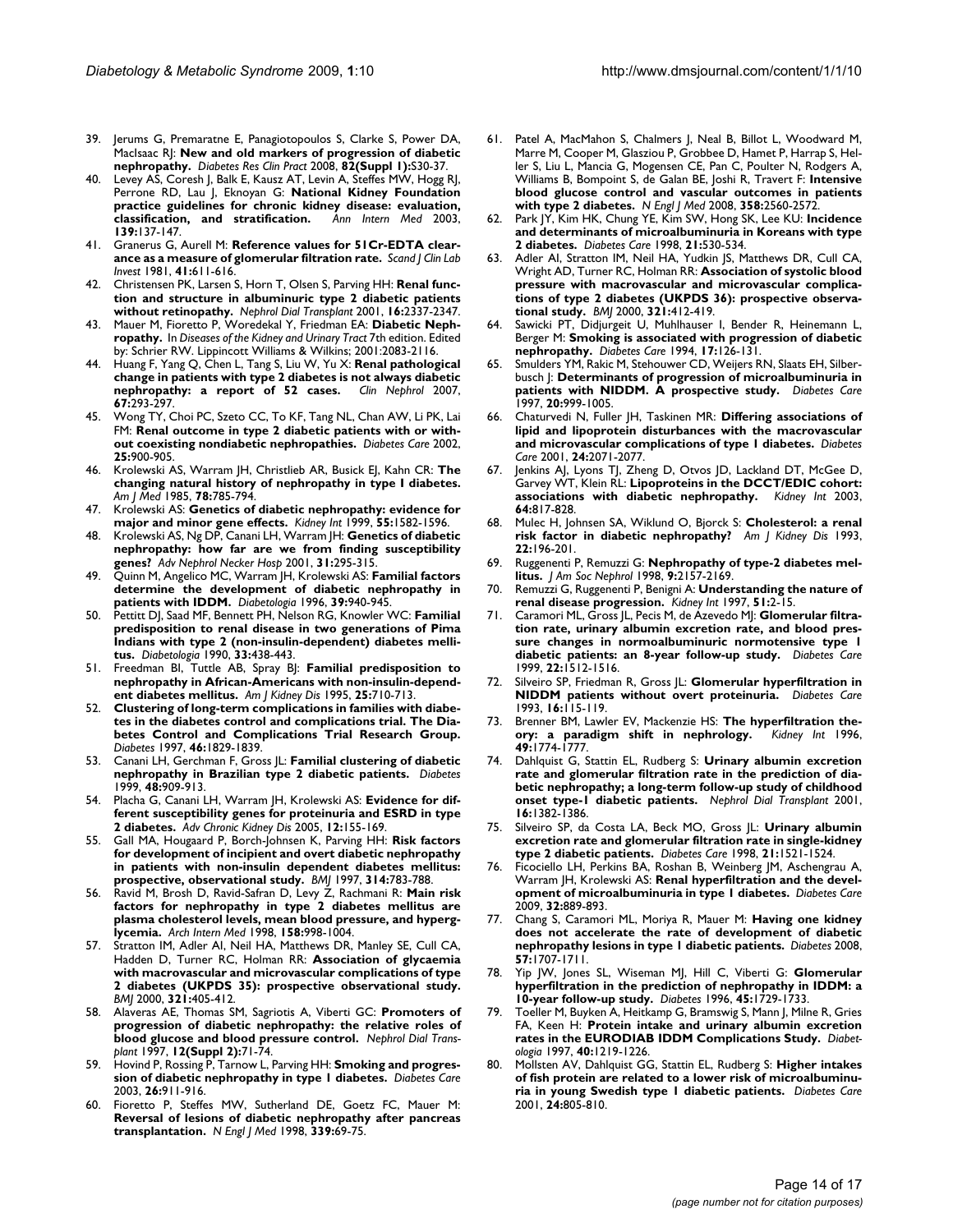- 81. Pecis M, de Azevedo MJ, Gross JL: **[Chicken and fish diet reduces](http://www.ncbi.nlm.nih.gov/entrez/query.fcgi?cmd=Retrieve&db=PubMed&dopt=Abstract&list_uids=7924775) [glomerular hyperfiltration in IDDM patients.](http://www.ncbi.nlm.nih.gov/entrez/query.fcgi?cmd=Retrieve&db=PubMed&dopt=Abstract&list_uids=7924775)** *Diabetes Care* 1994, **17:**665-672.
- 82. Riley MD, Dwyer T: **[Microalbuminuria is positively associated](http://www.ncbi.nlm.nih.gov/entrez/query.fcgi?cmd=Retrieve&db=PubMed&dopt=Abstract&list_uids=9440375) [with usual dietary saturated fat intake and negatively associ](http://www.ncbi.nlm.nih.gov/entrez/query.fcgi?cmd=Retrieve&db=PubMed&dopt=Abstract&list_uids=9440375)ated with usual dietary protein intake in people with insulin[dependent diabetes mellitus.](http://www.ncbi.nlm.nih.gov/entrez/query.fcgi?cmd=Retrieve&db=PubMed&dopt=Abstract&list_uids=9440375)** *Am J Clin Nutr* 1998, **67:**50-57.
- 83. Almeida JC, Zelmanovitz T, Vaz JS, Steemburgo T, Perassolo MS, Gross JL, Azevedo MJ: **[Sources of protein and polyunsaturated](http://www.ncbi.nlm.nih.gov/entrez/query.fcgi?cmd=Retrieve&db=PubMed&dopt=Abstract&list_uids=18845702) [fatty acids of the diet and microalbuminuria in type 2 diabe](http://www.ncbi.nlm.nih.gov/entrez/query.fcgi?cmd=Retrieve&db=PubMed&dopt=Abstract&list_uids=18845702)[tes mellitus.](http://www.ncbi.nlm.nih.gov/entrez/query.fcgi?cmd=Retrieve&db=PubMed&dopt=Abstract&list_uids=18845702)** *J Am Coll Nutr* 2008, **27:**528-537.
- 84. Cardenas C, Bordiu E, Bagazgoitia J, Calle-Pascual AL: **[Polyunsatu](http://www.ncbi.nlm.nih.gov/entrez/query.fcgi?cmd=Retrieve&db=PubMed&dopt=Abstract&list_uids=15161805)[rated fatty acid consumption may play a role in the onset and](http://www.ncbi.nlm.nih.gov/entrez/query.fcgi?cmd=Retrieve&db=PubMed&dopt=Abstract&list_uids=15161805) regression of microalbuminuria in well-controlled type 1 and type 2 diabetic people: a 7-year, prospective, population[based, observational multicenter study.](http://www.ncbi.nlm.nih.gov/entrez/query.fcgi?cmd=Retrieve&db=PubMed&dopt=Abstract&list_uids=15161805)** *Diabetes Care* 2004, **27:**1454-1457.
- 85. Seaquist ER, Goetz FC, Rich S, Barbosa J: **[Familial clustering of](http://www.ncbi.nlm.nih.gov/entrez/query.fcgi?cmd=Retrieve&db=PubMed&dopt=Abstract&list_uids=2710189) [diabetic kidney disease. Evidence for genetic susceptibility to](http://www.ncbi.nlm.nih.gov/entrez/query.fcgi?cmd=Retrieve&db=PubMed&dopt=Abstract&list_uids=2710189) [diabetic nephropathy.](http://www.ncbi.nlm.nih.gov/entrez/query.fcgi?cmd=Retrieve&db=PubMed&dopt=Abstract&list_uids=2710189)** *N Engl J Med* 1989, **320:**1161-1165.
- 86. Krolewski AS, Poznik GD, Placha G, Canani L, Dunn J, Walker W, Smiles A, Krolewski B, Fogarty DG, Moczulski D, Araki S, Makita Y, Ng DP, Rogus J, Duggirala R, Rich SS, Warram JH: **[A genome-wide](http://www.ncbi.nlm.nih.gov/entrez/query.fcgi?cmd=Retrieve&db=PubMed&dopt=Abstract&list_uids=16374433) [linkage scan for genes controlling variation in urinary albu](http://www.ncbi.nlm.nih.gov/entrez/query.fcgi?cmd=Retrieve&db=PubMed&dopt=Abstract&list_uids=16374433)[min excretion in type II diabetes.](http://www.ncbi.nlm.nih.gov/entrez/query.fcgi?cmd=Retrieve&db=PubMed&dopt=Abstract&list_uids=16374433)** *Kidney Int* 2006, **69:**129-136.
- 87. Pezzolesi MG, Poznik GD, Mychaleckyj JC, Paterson AD, Barati MT, Klein JB, Ng DP, Placha G, Canani LH, Bochenski J, Waggott D, Merchant ML, Krolewski B, Mirea L, Wanic K, Katavetin P, Kure M, Wolkow P, Dunn JS, Smiles A, Walker WH, Boright AP, Bull SB, Doria A, Rogus JJ, Rich SS, Warram JH, Krolewski AS: **Genomewide Association Scan for Diabetic Nephropathy Susceptibility Genes in Type 1 Diabetes Mellitus.** *Diabetes* 2009.
- 88. Rogus JJ, Poznik GD, Pezzolesi MG, Smiles AM, Dunn J, Walker W, Wanic K, Moczulski D, Canani L, Araki S, Makita Y, Warram JH, Krolewski AS: **[High-density single nucleotide polymorphism](http://www.ncbi.nlm.nih.gov/entrez/query.fcgi?cmd=Retrieve&db=PubMed&dopt=Abstract&list_uids=18559660) [genome-wide linkage scan for susceptibility genes for dia](http://www.ncbi.nlm.nih.gov/entrez/query.fcgi?cmd=Retrieve&db=PubMed&dopt=Abstract&list_uids=18559660)betic nephropathy in type 1 diabetes: discordant sibpair [approach.](http://www.ncbi.nlm.nih.gov/entrez/query.fcgi?cmd=Retrieve&db=PubMed&dopt=Abstract&list_uids=18559660)** *Diabetes* 2008, **57:**2519-2526.
- 89. Gross JL, Zelmanovitz T, Moulin CC, De Mello V, Perassolo M, Leitao C, Hoefel A, Paggi A, Azevedo MJ: **[Effect of a chicken-based diet](http://www.ncbi.nlm.nih.gov/entrez/query.fcgi?cmd=Retrieve&db=PubMed&dopt=Abstract&list_uids=11919119) [on renal function and lipid profile in patients with type 2 dia](http://www.ncbi.nlm.nih.gov/entrez/query.fcgi?cmd=Retrieve&db=PubMed&dopt=Abstract&list_uids=11919119)[betes: a randomized crossover trial.](http://www.ncbi.nlm.nih.gov/entrez/query.fcgi?cmd=Retrieve&db=PubMed&dopt=Abstract&list_uids=11919119)** *Diabetes Care* 2002, **25:**645-651.
- 90. Boright AP, Paterson AD, Mirea L, Bull SB, Mowjoodi A, Scherer SW, Zinman B: **[Genetic variation at the ACE gene is associated](http://www.ncbi.nlm.nih.gov/entrez/query.fcgi?cmd=Retrieve&db=PubMed&dopt=Abstract&list_uids=15793268) [with persistent microalbuminuria and severe nephropathy in](http://www.ncbi.nlm.nih.gov/entrez/query.fcgi?cmd=Retrieve&db=PubMed&dopt=Abstract&list_uids=15793268) [type 1 diabetes: the DCCT/EDIC Genetics Study.](http://www.ncbi.nlm.nih.gov/entrez/query.fcgi?cmd=Retrieve&db=PubMed&dopt=Abstract&list_uids=15793268)** *Diabetes* 2005, **54:**1238-1244.
- 91. Brosius FC 3rd: **[New insights into the mechanisms of fibrosis](http://www.ncbi.nlm.nih.gov/entrez/query.fcgi?cmd=Retrieve&db=PubMed&dopt=Abstract&list_uids=18726161) [and sclerosis in diabetic nephropathy.](http://www.ncbi.nlm.nih.gov/entrez/query.fcgi?cmd=Retrieve&db=PubMed&dopt=Abstract&list_uids=18726161)** *Rev Endocr Metab Disord* 2008, **9:**245-254.
- 92. Kramer CK, Leitao CB, Pinto LC, Bolson P, Boza J, Silveiro SP, Gross JL, Canani LH: **Risk Factors for Micro and Macrovascular Disease in black and white Patients with Type 2 Diabetes Mellitus.** *Revista Associação Médica Brasileira* 2009 in press.
- 93. Fioretto P, Caramori ML, Mauer M: **The kidney in diabetes: dynamic pathways of injury and repair. The Camillo Golgi Lecture.** *Diabetologia* 2007, **51:**1347-1355.
- 94. Dronavalli S, Duka I, Bakris GL: **[The pathogenesis of diabetic](http://www.ncbi.nlm.nih.gov/entrez/query.fcgi?cmd=Retrieve&db=PubMed&dopt=Abstract&list_uids=18607402) [nephropathy.](http://www.ncbi.nlm.nih.gov/entrez/query.fcgi?cmd=Retrieve&db=PubMed&dopt=Abstract&list_uids=18607402)** *Nat Clin Pract Endocrinol Metab* 2008, **4:**444-452.
- 95. Wolf G, Chen S, Ziyadeh FN: **[From the periphery of the glomer](http://www.ncbi.nlm.nih.gov/entrez/query.fcgi?cmd=Retrieve&db=PubMed&dopt=Abstract&list_uids=15919782)[ular capillary wall toward the center of disease: podocyte](http://www.ncbi.nlm.nih.gov/entrez/query.fcgi?cmd=Retrieve&db=PubMed&dopt=Abstract&list_uids=15919782) [injury comes of age in diabetic nephropathy.](http://www.ncbi.nlm.nih.gov/entrez/query.fcgi?cmd=Retrieve&db=PubMed&dopt=Abstract&list_uids=15919782)** *Diabetes* 2005, **54:**1626-1634.
- 96. Henegar JR, Bigler SA, Henegar LK, Tyagi SC, Hall JE: **[Functional](http://www.ncbi.nlm.nih.gov/entrez/query.fcgi?cmd=Retrieve&db=PubMed&dopt=Abstract&list_uids=11373344) [and structural changes in the kidney in the early stages of](http://www.ncbi.nlm.nih.gov/entrez/query.fcgi?cmd=Retrieve&db=PubMed&dopt=Abstract&list_uids=11373344) [obesity.](http://www.ncbi.nlm.nih.gov/entrez/query.fcgi?cmd=Retrieve&db=PubMed&dopt=Abstract&list_uids=11373344)** *J Am Soc Nephrol* 2001, **12:**1211-1217.
- 97. Chagnac A, Weinstein T, Herman M, Hirsh J, Gafter U, Ori Y: **[The](http://www.ncbi.nlm.nih.gov/entrez/query.fcgi?cmd=Retrieve&db=PubMed&dopt=Abstract&list_uids=12761248) [effects of weight loss on renal function in patients with](http://www.ncbi.nlm.nih.gov/entrez/query.fcgi?cmd=Retrieve&db=PubMed&dopt=Abstract&list_uids=12761248) [severe obesity.](http://www.ncbi.nlm.nih.gov/entrez/query.fcgi?cmd=Retrieve&db=PubMed&dopt=Abstract&list_uids=12761248)** *J Am Soc Nephrol* 2003, **14:**1480-1486.
- 98. Zanatta CM, Gerchman F, Burttet L, Nabinger G, Jacques-Silva MC, Canani LH, Gross JL: **[Endothelin-1 levels and albuminuria in](http://www.ncbi.nlm.nih.gov/entrez/query.fcgi?cmd=Retrieve&db=PubMed&dopt=Abstract&list_uids=18346810) [patients with type 2 diabetes mellitus.](http://www.ncbi.nlm.nih.gov/entrez/query.fcgi?cmd=Retrieve&db=PubMed&dopt=Abstract&list_uids=18346810)** *Diabetes Res Clin Pract* 2008, **80:**299-304.
- 99. Sharma K, Eltayeb BO, McGowan TA, Dunn SR, Alzahabi B, Rohde R, Ziyadeh FN, Lewis EJ: **[Captopril-induced reduction of serum](http://www.ncbi.nlm.nih.gov/entrez/query.fcgi?cmd=Retrieve&db=PubMed&dopt=Abstract&list_uids=10561136)**

**[levels of transforming growth factor-beta1 correlates with](http://www.ncbi.nlm.nih.gov/entrez/query.fcgi?cmd=Retrieve&db=PubMed&dopt=Abstract&list_uids=10561136) long-term renoprotection in insulin-dependent diabetic [patients.](http://www.ncbi.nlm.nih.gov/entrez/query.fcgi?cmd=Retrieve&db=PubMed&dopt=Abstract&list_uids=10561136)** *Am J Kidney Dis* 1999, **34:**818-823.

- 100. Hogan M, Cerami A, Bucala R: **[Advanced glycosylation endprod](http://www.ncbi.nlm.nih.gov/entrez/query.fcgi?cmd=Retrieve&db=PubMed&dopt=Abstract&list_uids=1522220)[ucts block the antiproliferative effect of nitric oxide. Role in](http://www.ncbi.nlm.nih.gov/entrez/query.fcgi?cmd=Retrieve&db=PubMed&dopt=Abstract&list_uids=1522220) [the vascular and renal complications of diabetes mellitus.](http://www.ncbi.nlm.nih.gov/entrez/query.fcgi?cmd=Retrieve&db=PubMed&dopt=Abstract&list_uids=1522220)** *J Clin Invest* 1992, **90:**1110-1115.
- 101. Makita Z, Radoff S, Rayfield EJ, Yang Z, Skolnik E, Delaney V, Friedman EA, Cerami A, Vlassara H: **[Advanced glycosylation end products](http://www.ncbi.nlm.nih.gov/entrez/query.fcgi?cmd=Retrieve&db=PubMed&dopt=Abstract&list_uids=1875967) [in patients with diabetic nephropathy.](http://www.ncbi.nlm.nih.gov/entrez/query.fcgi?cmd=Retrieve&db=PubMed&dopt=Abstract&list_uids=1875967)** *N Engl J Med* 1991, **325:**836-842.
- 102. Cooper ME: **[Pathogenesis, prevention, and treatment of dia](http://www.ncbi.nlm.nih.gov/entrez/query.fcgi?cmd=Retrieve&db=PubMed&dopt=Abstract&list_uids=9683226)[betic nephropathy.](http://www.ncbi.nlm.nih.gov/entrez/query.fcgi?cmd=Retrieve&db=PubMed&dopt=Abstract&list_uids=9683226)** *Lancet* 1998, **352:**213-219.
- 103. Yamagishi S, Fukami K, Ueda S, Okuda S: **[Molecular mechanisms](http://www.ncbi.nlm.nih.gov/entrez/query.fcgi?cmd=Retrieve&db=PubMed&dopt=Abstract&list_uids=17691932) [of diabetic nephropathy and its therapeutic intervention.](http://www.ncbi.nlm.nih.gov/entrez/query.fcgi?cmd=Retrieve&db=PubMed&dopt=Abstract&list_uids=17691932)** *Curr Drug Targets* 2007, **8:**952-959.
- 104. Yamagishi S, Matsui T, Ueda S, Nakamura K, Imaizumi T: **[Advanced](http://www.ncbi.nlm.nih.gov/entrez/query.fcgi?cmd=Retrieve&db=PubMed&dopt=Abstract&list_uids=17630950) [glycation end products \(AGEs\) and cardiovascular disease](http://www.ncbi.nlm.nih.gov/entrez/query.fcgi?cmd=Retrieve&db=PubMed&dopt=Abstract&list_uids=17630950) [\(CVD\) in diabetes.](http://www.ncbi.nlm.nih.gov/entrez/query.fcgi?cmd=Retrieve&db=PubMed&dopt=Abstract&list_uids=17630950)** *Cardiovasc Hematol Agents Med Chem* 2007, **5:**236-240.
- 105. Casas JP, Chua W, Loukogeorgakis S, Vallance P, Smeeth L, Hingorani AD, MacAllister RJ: **[Effect of inhibitors of the renin-angiotensin](http://www.ncbi.nlm.nih.gov/entrez/query.fcgi?cmd=Retrieve&db=PubMed&dopt=Abstract&list_uids=16338452) [system and other antihypertensive drugs on renal outcomes:](http://www.ncbi.nlm.nih.gov/entrez/query.fcgi?cmd=Retrieve&db=PubMed&dopt=Abstract&list_uids=16338452) [systematic review and meta-analysis.](http://www.ncbi.nlm.nih.gov/entrez/query.fcgi?cmd=Retrieve&db=PubMed&dopt=Abstract&list_uids=16338452)** *Lancet* 2005, **366:**2026-2033.
- 106. Sarafidis PA, Stafylas PC, Kanaki AI, Lasaridis AN: **[Effects of renin](http://www.ncbi.nlm.nih.gov/entrez/query.fcgi?cmd=Retrieve&db=PubMed&dopt=Abstract&list_uids=18535536)[angiotensin system blockers on renal outcomes and all-cause](http://www.ncbi.nlm.nih.gov/entrez/query.fcgi?cmd=Retrieve&db=PubMed&dopt=Abstract&list_uids=18535536) mortality in patients with diabetic nephropathy: an updated [meta-analysis.](http://www.ncbi.nlm.nih.gov/entrez/query.fcgi?cmd=Retrieve&db=PubMed&dopt=Abstract&list_uids=18535536)** *Am J Hypertens* 2008, **21:**922-929.
- 107. **[The effect of intensive treatment of diabetes on the develop](http://www.ncbi.nlm.nih.gov/entrez/query.fcgi?cmd=Retrieve&db=PubMed&dopt=Abstract&list_uids=8366922)[ment and progression of long-term complications in insulin](http://www.ncbi.nlm.nih.gov/entrez/query.fcgi?cmd=Retrieve&db=PubMed&dopt=Abstract&list_uids=8366922)dependent diabetes mellitus. The Diabetes Control and [Complications Trial Research Group.](http://www.ncbi.nlm.nih.gov/entrez/query.fcgi?cmd=Retrieve&db=PubMed&dopt=Abstract&list_uids=8366922)** *N Engl J Med* 1993, **329:**977-986.
- 108. **[Sustained effect of intensive treatment of type 1 diabetes](http://www.ncbi.nlm.nih.gov/entrez/query.fcgi?cmd=Retrieve&db=PubMed&dopt=Abstract&list_uids=14570951) [mellitus on development and progression of diabetic neph](http://www.ncbi.nlm.nih.gov/entrez/query.fcgi?cmd=Retrieve&db=PubMed&dopt=Abstract&list_uids=14570951)ropathy: the Epidemiology of Diabetes Interventions and [Complications \(EDIC\) study.](http://www.ncbi.nlm.nih.gov/entrez/query.fcgi?cmd=Retrieve&db=PubMed&dopt=Abstract&list_uids=14570951)** *JAMA* 2003, **290:**2159-2167.
- 109. **[Intensive blood-glucose control with sulphonylureas or insu](http://www.ncbi.nlm.nih.gov/entrez/query.fcgi?cmd=Retrieve&db=PubMed&dopt=Abstract&list_uids=9742976)[lin compared with conventional treatment and risk of com](http://www.ncbi.nlm.nih.gov/entrez/query.fcgi?cmd=Retrieve&db=PubMed&dopt=Abstract&list_uids=9742976)plications in patients with type 2 diabetes (UKPDS 33). UK [Prospective Diabetes Study \(UKPDS\) Group.](http://www.ncbi.nlm.nih.gov/entrez/query.fcgi?cmd=Retrieve&db=PubMed&dopt=Abstract&list_uids=9742976)** *Lancet* 1998, **352:**837-853.
- 110. Shichiri M, Kishikawa H, Ohkubo Y, Wake N: **[Long-term results of](http://www.ncbi.nlm.nih.gov/entrez/query.fcgi?cmd=Retrieve&db=PubMed&dopt=Abstract&list_uids=10860187) [the Kumamoto Study on optimal diabetes control in type 2](http://www.ncbi.nlm.nih.gov/entrez/query.fcgi?cmd=Retrieve&db=PubMed&dopt=Abstract&list_uids=10860187) [diabetic patients.](http://www.ncbi.nlm.nih.gov/entrez/query.fcgi?cmd=Retrieve&db=PubMed&dopt=Abstract&list_uids=10860187)** *Diabetes Care* 2000, **23(Suppl 2):**B21-29.
- 111. Holman RR, Paul SK, Bethel MA, Matthews DR, Neil HA: **[10-year](http://www.ncbi.nlm.nih.gov/entrez/query.fcgi?cmd=Retrieve&db=PubMed&dopt=Abstract&list_uids=18784090) [follow-up of intensive glucose control in type 2 diabetes.](http://www.ncbi.nlm.nih.gov/entrez/query.fcgi?cmd=Retrieve&db=PubMed&dopt=Abstract&list_uids=18784090)** *N Engl J Med* 2008, **359:**1577-1589.
- 112. **[Effect of intensive therapy on the development and progres](http://www.ncbi.nlm.nih.gov/entrez/query.fcgi?cmd=Retrieve&db=PubMed&dopt=Abstract&list_uids=7643540)[sion of diabetic nephropathy in the Diabetes Control and](http://www.ncbi.nlm.nih.gov/entrez/query.fcgi?cmd=Retrieve&db=PubMed&dopt=Abstract&list_uids=7643540) Complications Trial. The Diabetes Control and Complica[tions \(DCCT\) Research Group.](http://www.ncbi.nlm.nih.gov/entrez/query.fcgi?cmd=Retrieve&db=PubMed&dopt=Abstract&list_uids=7643540)** *Kidney Int* 1995, **47:**1703-1720.
- 113. **[Intensive therapy and progression to clinical albuminuria in](http://www.ncbi.nlm.nih.gov/entrez/query.fcgi?cmd=Retrieve&db=PubMed&dopt=Abstract&list_uids=7580637) [patients with insulin dependent diabetes mellitus and micro](http://www.ncbi.nlm.nih.gov/entrez/query.fcgi?cmd=Retrieve&db=PubMed&dopt=Abstract&list_uids=7580637)albuminuria. Microalbuminuria Collaborative Study Group, [United Kingdom.](http://www.ncbi.nlm.nih.gov/entrez/query.fcgi?cmd=Retrieve&db=PubMed&dopt=Abstract&list_uids=7580637)** *BMJ* 1995, **311:**973-977.
- 114. Duckworth W, Abraira C, Moritz T, Reda D, Emanuele N, Reaven PD, Zieve FJ, Marks J, Davis SN, Hayward R, Warren SR, Goldman S, McCarren M, Vitek ME, Henderson WG, Huang GD: **[Glucose con](http://www.ncbi.nlm.nih.gov/entrez/query.fcgi?cmd=Retrieve&db=PubMed&dopt=Abstract&list_uids=19092145)[trol and vascular complications in veterans with type 2 dia](http://www.ncbi.nlm.nih.gov/entrez/query.fcgi?cmd=Retrieve&db=PubMed&dopt=Abstract&list_uids=19092145)[betes.](http://www.ncbi.nlm.nih.gov/entrez/query.fcgi?cmd=Retrieve&db=PubMed&dopt=Abstract&list_uids=19092145)** *N Engl J Med* 2009, **360:**129-139.
- 115. **[Tight blood pressure control and risk of macrovascular and](http://www.ncbi.nlm.nih.gov/entrez/query.fcgi?cmd=Retrieve&db=PubMed&dopt=Abstract&list_uids=9732337) [microvascular complications in type 2 diabetes: UKPDS 38.](http://www.ncbi.nlm.nih.gov/entrez/query.fcgi?cmd=Retrieve&db=PubMed&dopt=Abstract&list_uids=9732337)** [UK Prospective Diabetes Study Group.](http://www.ncbi.nlm.nih.gov/entrez/query.fcgi?cmd=Retrieve&db=PubMed&dopt=Abstract&list_uids=9732337) **317:**703-713.
- 116. Chobanian AV, Bakris GL, Black HR, Cushman WC, Green LA, Izzo JL Jr, Jones DW, Materson BJ, Oparil S, Wright JT Jr, Roccella EJ: **[The](http://www.ncbi.nlm.nih.gov/entrez/query.fcgi?cmd=Retrieve&db=PubMed&dopt=Abstract&list_uids=12748199) [Seventh Report of the Joint National Committee on Preven](http://www.ncbi.nlm.nih.gov/entrez/query.fcgi?cmd=Retrieve&db=PubMed&dopt=Abstract&list_uids=12748199)tion, Detection, Evaluation, and Treatment of High Blood [Pressure: the JNC 7 report.](http://www.ncbi.nlm.nih.gov/entrez/query.fcgi?cmd=Retrieve&db=PubMed&dopt=Abstract&list_uids=12748199)** *JAMA* 2003, **289:**2560-2572.
- 117. Hansson L, Zanchetti A, Carruthers SG, Dahlof B, Elmfeldt D, Julius S, Menard J, Rahn KH, Wedel H, Westerling S: **[Effects of intensive](http://www.ncbi.nlm.nih.gov/entrez/query.fcgi?cmd=Retrieve&db=PubMed&dopt=Abstract&list_uids=9635947) [blood-pressure lowering and low-dose aspirin in patients](http://www.ncbi.nlm.nih.gov/entrez/query.fcgi?cmd=Retrieve&db=PubMed&dopt=Abstract&list_uids=9635947) [with hypertension: principal results of the Hypertension](http://www.ncbi.nlm.nih.gov/entrez/query.fcgi?cmd=Retrieve&db=PubMed&dopt=Abstract&list_uids=9635947)**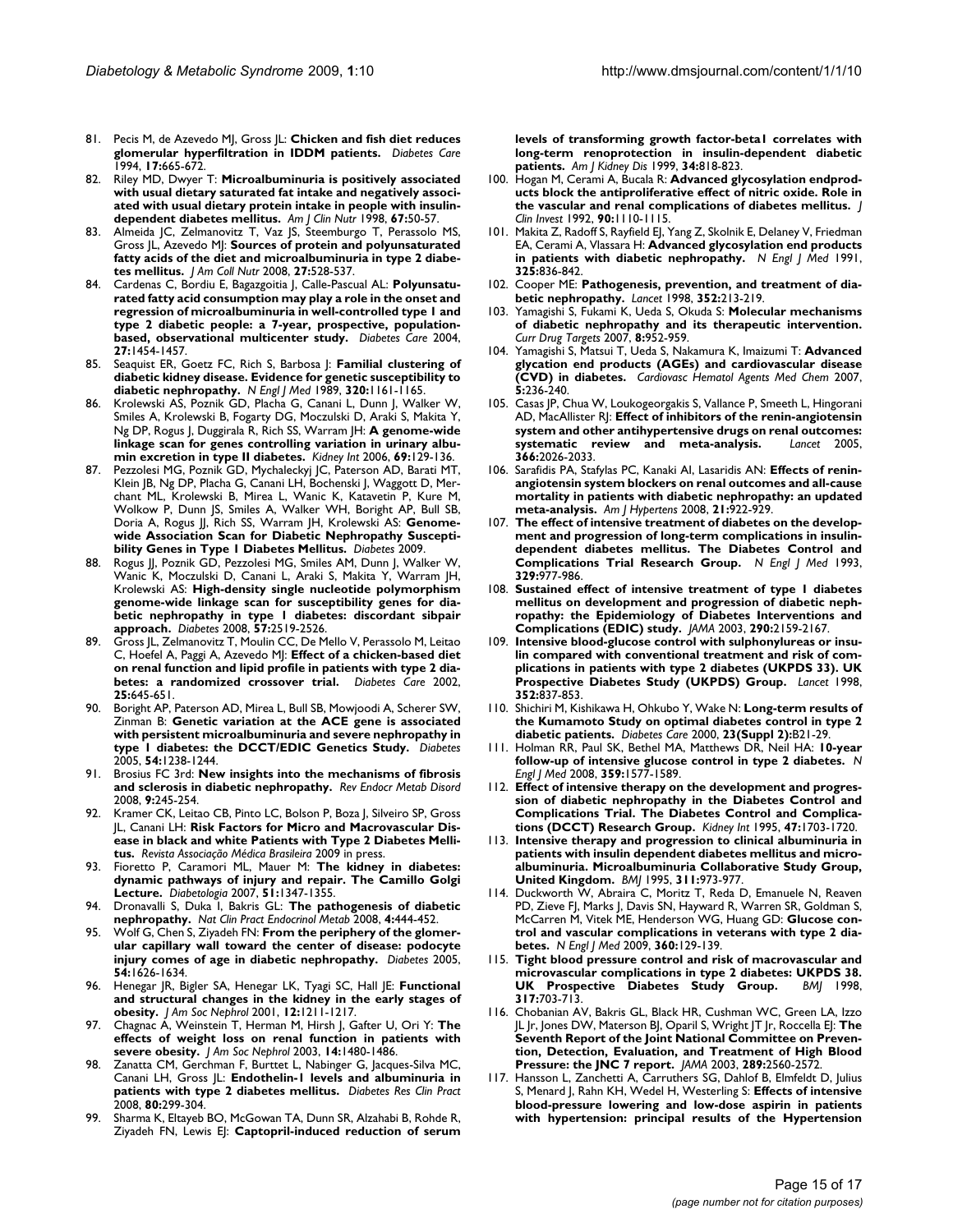**[Optimal Treatment \(HOT\) randomised trial. HOT Study](http://www.ncbi.nlm.nih.gov/entrez/query.fcgi?cmd=Retrieve&db=PubMed&dopt=Abstract&list_uids=9635947) [Group.](http://www.ncbi.nlm.nih.gov/entrez/query.fcgi?cmd=Retrieve&db=PubMed&dopt=Abstract&list_uids=9635947)** *Lancet* 1998, **351:**1755-1762.

- 118. Mogensen CE: **[Microalbuminuria and hypertension with focus](http://www.ncbi.nlm.nih.gov/entrez/query.fcgi?cmd=Retrieve&db=PubMed&dopt=Abstract&list_uids=12823642) [on type 1 and type 2 diabetes.](http://www.ncbi.nlm.nih.gov/entrez/query.fcgi?cmd=Retrieve&db=PubMed&dopt=Abstract&list_uids=12823642)** *J Intern Med* 2003, **254:**45-66.
- 119. Bakris GL, Williams M, Dworkin L, Elliott WJ, Epstein M, Toto R, Tuttle K, Douglas J, Hsueh W, Sowers J: **[Preserving renal function in](http://www.ncbi.nlm.nih.gov/entrez/query.fcgi?cmd=Retrieve&db=PubMed&dopt=Abstract&list_uids=10977801) [adults with hypertension and diabetes: a consensus](http://www.ncbi.nlm.nih.gov/entrez/query.fcgi?cmd=Retrieve&db=PubMed&dopt=Abstract&list_uids=10977801) approach. National Kidney Foundation Hypertension and [Diabetes Executive Committees Working Group.](http://www.ncbi.nlm.nih.gov/entrez/query.fcgi?cmd=Retrieve&db=PubMed&dopt=Abstract&list_uids=10977801)** *Am J Kidney Dis* 2000, **36:**646-661.
- 120. Vijan S, Hayward RA: **[Treatment of hypertension in type 2 dia](http://www.ncbi.nlm.nih.gov/entrez/query.fcgi?cmd=Retrieve&db=PubMed&dopt=Abstract&list_uids=12667032)[betes mellitus: blood pressure goals, choice of agents, and](http://www.ncbi.nlm.nih.gov/entrez/query.fcgi?cmd=Retrieve&db=PubMed&dopt=Abstract&list_uids=12667032) [setting priorities in diabetes care.](http://www.ncbi.nlm.nih.gov/entrez/query.fcgi?cmd=Retrieve&db=PubMed&dopt=Abstract&list_uids=12667032)** *Ann Intern Med* 2003, **138:**593-602.
- 121. Bakris GL: **[A practical approach to achieving recommended](http://www.ncbi.nlm.nih.gov/entrez/query.fcgi?cmd=Retrieve&db=PubMed&dopt=Abstract&list_uids=11732930) [blood pressure goals in diabetic patients.](http://www.ncbi.nlm.nih.gov/entrez/query.fcgi?cmd=Retrieve&db=PubMed&dopt=Abstract&list_uids=11732930)** *Arch Intern Med* 2001, **161:**2661-2667.
- 122. Jerums G, Allen TJ, Campbell DJ, Cooper ME, Gilbert RE, Hammond JJ, Raffaele J, Tsalamandris C: **[Long-term comparison between](http://www.ncbi.nlm.nih.gov/entrez/query.fcgi?cmd=Retrieve&db=PubMed&dopt=Abstract&list_uids=11325669) [perindopril and nifedipine in normotensive patients with](http://www.ncbi.nlm.nih.gov/entrez/query.fcgi?cmd=Retrieve&db=PubMed&dopt=Abstract&list_uids=11325669) [type 1 diabetes and microalbuminuria.](http://www.ncbi.nlm.nih.gov/entrez/query.fcgi?cmd=Retrieve&db=PubMed&dopt=Abstract&list_uids=11325669)** *Am J Kidney Dis* 2001, **37:**890-899.
- 123. Lindholm LH, Ibsen H, Dahlof B, Devereux RB, Beevers G, de Faire U, Fyhrquist F, Julius S, Kjeldsen SE, Kristiansson K, Lederballe-Pedersen O, Nieminen MS, Omvik P, Oparil S, Wedel H, Aurup P, Edelman J, Snapinn S: **[Cardiovascular morbidity and mortality in](http://www.ncbi.nlm.nih.gov/entrez/query.fcgi?cmd=Retrieve&db=PubMed&dopt=Abstract&list_uids=11937179) [patients with diabetes in the Losartan Intervention For End](http://www.ncbi.nlm.nih.gov/entrez/query.fcgi?cmd=Retrieve&db=PubMed&dopt=Abstract&list_uids=11937179)point reduction in hypertension study (LIFE): a randomised [trial against atenolol.](http://www.ncbi.nlm.nih.gov/entrez/query.fcgi?cmd=Retrieve&db=PubMed&dopt=Abstract&list_uids=11937179)** *Lancet* 2002, **359:**1004-1010.
- 124. Ravid M, Brosh D, Levi Z, Bar-Dayan Y, Ravid D, Rachmani R: **[Use of](http://www.ncbi.nlm.nih.gov/entrez/query.fcgi?cmd=Retrieve&db=PubMed&dopt=Abstract&list_uids=9625684) [enalapril to attenuate decline in renal function in normoten](http://www.ncbi.nlm.nih.gov/entrez/query.fcgi?cmd=Retrieve&db=PubMed&dopt=Abstract&list_uids=9625684)sive, normoalbuminuric patients with type 2 diabetes melli[tus. A randomized, controlled trial.](http://www.ncbi.nlm.nih.gov/entrez/query.fcgi?cmd=Retrieve&db=PubMed&dopt=Abstract&list_uids=9625684)** *Ann Intern Med* 1998, **128:**982-988.
- 125. **[Effects of ramipril on cardiovascular and microvascular out](http://www.ncbi.nlm.nih.gov/entrez/query.fcgi?cmd=Retrieve&db=PubMed&dopt=Abstract&list_uids=10675071)[comes in people with diabetes mellitus: results of the HOPE](http://www.ncbi.nlm.nih.gov/entrez/query.fcgi?cmd=Retrieve&db=PubMed&dopt=Abstract&list_uids=10675071)** study and MICRO-HOPE substudy. Heart Outcomes Pre-<br>vention Evaluation Study Investigators. *Lancet* 2000. [vention Evaluation Study Investigators.](http://www.ncbi.nlm.nih.gov/entrez/query.fcgi?cmd=Retrieve&db=PubMed&dopt=Abstract&list_uids=10675071) **355:**253-259.
- 126. Mauer M, Zinman B, Gardiner R, Suissa S, Sinaiko A, Strand T, Drummond K, Donnelly S, Goodyer P, Gubler MC, Klein R: **[Renal and](http://www.ncbi.nlm.nih.gov/entrez/query.fcgi?cmd=Retrieve&db=PubMed&dopt=Abstract&list_uids=19571282) [retinal effects of enalapril and losartan in type 1 diabetes.](http://www.ncbi.nlm.nih.gov/entrez/query.fcgi?cmd=Retrieve&db=PubMed&dopt=Abstract&list_uids=19571282)** *N Engl J Med* 2009, **361:**40-51.
- 127. Viberti G, Wheeldon NM: **[Microalbuminuria reduction with val](http://www.ncbi.nlm.nih.gov/entrez/query.fcgi?cmd=Retrieve&db=PubMed&dopt=Abstract&list_uids=12163426)[sartan in patients with type 2 diabetes mellitus: a blood pres](http://www.ncbi.nlm.nih.gov/entrez/query.fcgi?cmd=Retrieve&db=PubMed&dopt=Abstract&list_uids=12163426)[sure-independent effect.](http://www.ncbi.nlm.nih.gov/entrez/query.fcgi?cmd=Retrieve&db=PubMed&dopt=Abstract&list_uids=12163426)** *Circulation* 2002, **106:**672-678.
- <span id="page-15-0"></span>128. **[Should all patients with type 1 diabetes mellitus and micro](http://www.ncbi.nlm.nih.gov/entrez/query.fcgi?cmd=Retrieve&db=PubMed&dopt=Abstract&list_uids=11242497)[albuminuria receive angiotensin-converting enzyme inhibi](http://www.ncbi.nlm.nih.gov/entrez/query.fcgi?cmd=Retrieve&db=PubMed&dopt=Abstract&list_uids=11242497)[tors? A meta-analysis of individual patient data.](http://www.ncbi.nlm.nih.gov/entrez/query.fcgi?cmd=Retrieve&db=PubMed&dopt=Abstract&list_uids=11242497)** *Ann Intern Med* 2001, **134:**370-379.
- 129. Parving HH, Lehnert H, Brochner-Mortensen J, Gomis R, Andersen S, Arner P: **[The effect of irbesartan on the development of dia](http://www.ncbi.nlm.nih.gov/entrez/query.fcgi?cmd=Retrieve&db=PubMed&dopt=Abstract&list_uids=11565519)[betic nephropathy in patients with type 2 diabetes.](http://www.ncbi.nlm.nih.gov/entrez/query.fcgi?cmd=Retrieve&db=PubMed&dopt=Abstract&list_uids=11565519)** *N Engl J Med* 2001, **345:**870-878.
- 130. Parving HH, Andersen AR, Smidt UM, Svendsen PA: **[Early aggres](http://www.ncbi.nlm.nih.gov/entrez/query.fcgi?cmd=Retrieve&db=PubMed&dopt=Abstract&list_uids=6133986)[sive antihypertensive treatment reduces rate of decline in](http://www.ncbi.nlm.nih.gov/entrez/query.fcgi?cmd=Retrieve&db=PubMed&dopt=Abstract&list_uids=6133986) [kidney function in diabetic nephropathy.](http://www.ncbi.nlm.nih.gov/entrez/query.fcgi?cmd=Retrieve&db=PubMed&dopt=Abstract&list_uids=6133986)** *Lancet* 1983, **1:**1175-1179.
- 131. Rossing P, Hommel E, Smidt UM, Parving HH: **[Reduction in albu](http://www.ncbi.nlm.nih.gov/entrez/query.fcgi?cmd=Retrieve&db=PubMed&dopt=Abstract&list_uids=8056190)[minuria predicts a beneficial effect on diminishing the pro](http://www.ncbi.nlm.nih.gov/entrez/query.fcgi?cmd=Retrieve&db=PubMed&dopt=Abstract&list_uids=8056190)**gression of human diabetic nephropathy **[antihypertensive treatment.](http://www.ncbi.nlm.nih.gov/entrez/query.fcgi?cmd=Retrieve&db=PubMed&dopt=Abstract&list_uids=8056190)** *Diabetologia* 1994, **37:**511-516.
- 132. Peterson JC, Adler S, Burkart JM, Greene T, Hebert LA, Hunsicker LG, King AJ, Klahr S, Massry SG, Seifter JL: **[Blood pressure control,](http://www.ncbi.nlm.nih.gov/entrez/query.fcgi?cmd=Retrieve&db=PubMed&dopt=Abstract&list_uids=7574193) [proteinuria, and the progression of renal disease. The Modi](http://www.ncbi.nlm.nih.gov/entrez/query.fcgi?cmd=Retrieve&db=PubMed&dopt=Abstract&list_uids=7574193)[fication of Diet in Renal Disease Study.](http://www.ncbi.nlm.nih.gov/entrez/query.fcgi?cmd=Retrieve&db=PubMed&dopt=Abstract&list_uids=7574193)** *Ann Intern Med* 1995, **123:**754-762.
- 133. Lewis EJ, Hunsicker LG, Bain RP, Rohde RD: [The effect of angi](http://www.ncbi.nlm.nih.gov/entrez/query.fcgi?cmd=Retrieve&db=PubMed&dopt=Abstract&list_uids=8413456)**[otensin-converting-enzyme inhibition on diabetic nephropa](http://www.ncbi.nlm.nih.gov/entrez/query.fcgi?cmd=Retrieve&db=PubMed&dopt=Abstract&list_uids=8413456)[thy. The Collaborative Study Group.](http://www.ncbi.nlm.nih.gov/entrez/query.fcgi?cmd=Retrieve&db=PubMed&dopt=Abstract&list_uids=8413456)** *N Engl J Med* 1993, **329:**1456-1462.
- 134. Brenner BM, Cooper ME, de Zeeuw D, Keane WF, Mitch WE, Parving HH, Remuzzi G, Snapinn SM, Zhang Z, Shahinfar S: **[Effects of losar](http://www.ncbi.nlm.nih.gov/entrez/query.fcgi?cmd=Retrieve&db=PubMed&dopt=Abstract&list_uids=11565518)[tan on renal and cardiovascular outcomes in patients with](http://www.ncbi.nlm.nih.gov/entrez/query.fcgi?cmd=Retrieve&db=PubMed&dopt=Abstract&list_uids=11565518) [type 2 diabetes and nephropathy.](http://www.ncbi.nlm.nih.gov/entrez/query.fcgi?cmd=Retrieve&db=PubMed&dopt=Abstract&list_uids=11565518)** *N Engl J Med* 2001, **345:**861-869.
- 135. Lewis EJ, Hunsicker LG, Clarke WR, Berl T, Pohl MA, Lewis JB, Ritz E, Atkins RC, Rohde R, Raz I: **[Renoprotective effect of the angi](http://www.ncbi.nlm.nih.gov/entrez/query.fcgi?cmd=Retrieve&db=PubMed&dopt=Abstract&list_uids=11565517)[otensin-receptor antagonist irbesartan in patients with](http://www.ncbi.nlm.nih.gov/entrez/query.fcgi?cmd=Retrieve&db=PubMed&dopt=Abstract&list_uids=11565517) [nephropathy due to type 2 diabetes.](http://www.ncbi.nlm.nih.gov/entrez/query.fcgi?cmd=Retrieve&db=PubMed&dopt=Abstract&list_uids=11565517)** *N Engl J Med* 2001, **345:**851-860.
- 136. Andersen S, Jacobsen P, Tarnow L, Rossing P, Juhl TR, Parving HH: **[Time course of the antiproteinuric and antihypertensive](http://www.ncbi.nlm.nih.gov/entrez/query.fcgi?cmd=Retrieve&db=PubMed&dopt=Abstract&list_uids=12543883) [effect of losartan in diabetic nephropathy.](http://www.ncbi.nlm.nih.gov/entrez/query.fcgi?cmd=Retrieve&db=PubMed&dopt=Abstract&list_uids=12543883)** *Nephrol Dial Transplant* 2003, **18:**293-297.
- 137. Weinberg MS, Kaperonis N, Bakris GL: **[How high should an ACE](http://www.ncbi.nlm.nih.gov/entrez/query.fcgi?cmd=Retrieve&db=PubMed&dopt=Abstract&list_uids=12948435) [inhibitor or angiotensin receptor blocker be dosed in](http://www.ncbi.nlm.nih.gov/entrez/query.fcgi?cmd=Retrieve&db=PubMed&dopt=Abstract&list_uids=12948435) [patients with diabetic nephropathy?](http://www.ncbi.nlm.nih.gov/entrez/query.fcgi?cmd=Retrieve&db=PubMed&dopt=Abstract&list_uids=12948435)** *Curr Hypertens Rep* 2003, **5:**418-425.
- 138. Bakris GL, Weir MR: **[Angiotensin-converting enzyme inhibitor](http://www.ncbi.nlm.nih.gov/entrez/query.fcgi?cmd=Retrieve&db=PubMed&dopt=Abstract&list_uids=10724055)[associated elevations in serum creatinine: is this a cause for](http://www.ncbi.nlm.nih.gov/entrez/query.fcgi?cmd=Retrieve&db=PubMed&dopt=Abstract&list_uids=10724055) [concern?](http://www.ncbi.nlm.nih.gov/entrez/query.fcgi?cmd=Retrieve&db=PubMed&dopt=Abstract&list_uids=10724055)** *Arch Intern Med* 2000, **160:**685-693.
- 139. Nicholls AJ: **[The impact of atherosclerotic renovascular dis](http://www.ncbi.nlm.nih.gov/entrez/query.fcgi?cmd=Retrieve&db=PubMed&dopt=Abstract&list_uids=12421424)[ease on diabetic renal failure.](http://www.ncbi.nlm.nih.gov/entrez/query.fcgi?cmd=Retrieve&db=PubMed&dopt=Abstract&list_uids=12421424)** *Diabet Med* 2002, **19:**889-894.
- 140. Mogensen CE, Neldam S, Tikkanen I, Oren S, Viskoper R, Watts RW, Cooper ME: **[Randomised controlled trial of dual blockade of](http://www.ncbi.nlm.nih.gov/entrez/query.fcgi?cmd=Retrieve&db=PubMed&dopt=Abstract&list_uids=11110735) [renin-angiotensin system in patients with hypertension,](http://www.ncbi.nlm.nih.gov/entrez/query.fcgi?cmd=Retrieve&db=PubMed&dopt=Abstract&list_uids=11110735) microalbuminuria, and non-insulin dependent diabetes: the candesartan and lisinopril microalbuminuria (CALM) study.** *BMJ* 2000, **321:**1440-1444.
- 141. Rosner MH, Okusa MD: **[Combination therapy with angi](http://www.ncbi.nlm.nih.gov/entrez/query.fcgi?cmd=Retrieve&db=PubMed&dopt=Abstract&list_uids=12742799)[otensin-converting enzyme inhibitors and angiotensin](http://www.ncbi.nlm.nih.gov/entrez/query.fcgi?cmd=Retrieve&db=PubMed&dopt=Abstract&list_uids=12742799) receptor antagonists in the treatment of patients with type [2 diabetes mellitus.](http://www.ncbi.nlm.nih.gov/entrez/query.fcgi?cmd=Retrieve&db=PubMed&dopt=Abstract&list_uids=12742799)** *Arch Intern Med* 2003, **163:**1025-1029.
- 142. Mann JF, Schmieder RE, McQueen M, Dyal L, Schumacher H, Pogue J, Wang X, Maggioni A, Budaj A, Chaithiraphan S, Dickstein K, Keltai M, Metsarinne K, Oto A, Parkhomenko A, Piegas LS, Svendsen TL, Teo KK, Yusuf S: **[Renal outcomes with telmisartan, ramipril, or](http://www.ncbi.nlm.nih.gov/entrez/query.fcgi?cmd=Retrieve&db=PubMed&dopt=Abstract&list_uids=18707986) [both, in people at high vascular risk \(the ONTARGET study\):](http://www.ncbi.nlm.nih.gov/entrez/query.fcgi?cmd=Retrieve&db=PubMed&dopt=Abstract&list_uids=18707986) a multicentre, randomised, double-blind, controlled trial.** *Lancet* 2008, **372:**547-553.
- 143. Fried LF, Duckworth W, Zhang JH, O'Connor T, Brophy M, Emanuele N, Huang GD, McCullough PA, Palevsky PM, Seliger S, Warren SR, Peduzzi P: **[Design of combination angiotensin receptor](http://www.ncbi.nlm.nih.gov/entrez/query.fcgi?cmd=Retrieve&db=PubMed&dopt=Abstract&list_uids=19118120) [blocker and angiotensin-converting enzyme inhibitor for](http://www.ncbi.nlm.nih.gov/entrez/query.fcgi?cmd=Retrieve&db=PubMed&dopt=Abstract&list_uids=19118120) [treatment of diabetic nephropathy \(VA NEPHRON-D\).](http://www.ncbi.nlm.nih.gov/entrez/query.fcgi?cmd=Retrieve&db=PubMed&dopt=Abstract&list_uids=19118120)** *Clin J Am Soc Nephrol* 2009, **4:**361-368.
- 144. Yoneda T, Takeda Y, Usukura M, Oda N, Takata H, Yamamoto Y, Karashima S, Yamagishi M: **[Aldosterone breakthrough during](http://www.ncbi.nlm.nih.gov/entrez/query.fcgi?cmd=Retrieve&db=PubMed&dopt=Abstract&list_uids=18047925) [angiotensin II receptor blockade in hypertensive patients](http://www.ncbi.nlm.nih.gov/entrez/query.fcgi?cmd=Retrieve&db=PubMed&dopt=Abstract&list_uids=18047925) [with diabetes mellitus.](http://www.ncbi.nlm.nih.gov/entrez/query.fcgi?cmd=Retrieve&db=PubMed&dopt=Abstract&list_uids=18047925)** *Am J Hypertens* 2007, **20:**1329-1333.
- 145. Sato A, Hayashi K, Naruse M, Saruta T: **[Effectiveness of aldoster](http://www.ncbi.nlm.nih.gov/entrez/query.fcgi?cmd=Retrieve&db=PubMed&dopt=Abstract&list_uids=12511531)[one blockade in patients with diabetic nephropathy.](http://www.ncbi.nlm.nih.gov/entrez/query.fcgi?cmd=Retrieve&db=PubMed&dopt=Abstract&list_uids=12511531)** *Hypertension* 2003, **41:**64-68.
- 146. Navaneethan SD, Nigwekar SU, Sehgal AR, Strippoli GF: **[Aldoster](http://www.ncbi.nlm.nih.gov/entrez/query.fcgi?cmd=Retrieve&db=PubMed&dopt=Abstract&list_uids=19261819)[one antagonists for preventing the progression of chronic](http://www.ncbi.nlm.nih.gov/entrez/query.fcgi?cmd=Retrieve&db=PubMed&dopt=Abstract&list_uids=19261819) [kidney disease: a systematic review and meta-analysis.](http://www.ncbi.nlm.nih.gov/entrez/query.fcgi?cmd=Retrieve&db=PubMed&dopt=Abstract&list_uids=19261819)** *Clin J Am Soc Nephrol* 2009, **4:**542-551.
- 147. Parving HH, Persson F, Lewis JB, Lewis EJ, Hollenberg NK: **[Aliskiren](http://www.ncbi.nlm.nih.gov/entrez/query.fcgi?cmd=Retrieve&db=PubMed&dopt=Abstract&list_uids=18525041) [combined with losartan in type 2 diabetes and nephropathy.](http://www.ncbi.nlm.nih.gov/entrez/query.fcgi?cmd=Retrieve&db=PubMed&dopt=Abstract&list_uids=18525041)** *N Engl J Med* 2008, **358:**2433-2446.
- 148. Parving HH, Brenner BM, McMurray JJ, de Zeeuw D, Haffner SM, Solomon SD, Chaturvedi N, Ghadanfar M, Weissbach N, Xiang Z, Armbrecht J, Pfeffer MA: **[Aliskiren Trial in Type 2 Diabetes](http://www.ncbi.nlm.nih.gov/entrez/query.fcgi?cmd=Retrieve&db=PubMed&dopt=Abstract&list_uids=19145003) [Using Cardio-Renal Endpoints \(ALTITUDE\): rationale and](http://www.ncbi.nlm.nih.gov/entrez/query.fcgi?cmd=Retrieve&db=PubMed&dopt=Abstract&list_uids=19145003) [study design.](http://www.ncbi.nlm.nih.gov/entrez/query.fcgi?cmd=Retrieve&db=PubMed&dopt=Abstract&list_uids=19145003)** *Nephrol Dial Transplant* 2009, **24:**1663-1671.
- 149. Bailey CJ, Turner RC: **[Metformin.](http://www.ncbi.nlm.nih.gov/entrez/query.fcgi?cmd=Retrieve&db=PubMed&dopt=Abstract&list_uids=8569826)** *N Engl J Med* 1996, **334:**574-579.
- 150. Rachmani R, Slavachevski I, Levi Z, Zadok B, Kedar Y, Ravid M: **[Met](http://www.ncbi.nlm.nih.gov/entrez/query.fcgi?cmd=Retrieve&db=PubMed&dopt=Abstract&list_uids=12384131)[formin in patients with type 2 diabetes mellitus: reconsider](http://www.ncbi.nlm.nih.gov/entrez/query.fcgi?cmd=Retrieve&db=PubMed&dopt=Abstract&list_uids=12384131)[ation of traditional contraindications.](http://www.ncbi.nlm.nih.gov/entrez/query.fcgi?cmd=Retrieve&db=PubMed&dopt=Abstract&list_uids=12384131)** *Eur J Intern Med* 2002, **13:**428.
- 151. Shaw JS, Wilmot RL, Kilpatrick ES: **[Establishing pragmatic esti](http://www.ncbi.nlm.nih.gov/entrez/query.fcgi?cmd=Retrieve&db=PubMed&dopt=Abstract&list_uids=17672860)[mated GFR thresholds to guide metformin prescribing.](http://www.ncbi.nlm.nih.gov/entrez/query.fcgi?cmd=Retrieve&db=PubMed&dopt=Abstract&list_uids=17672860)** *Diabet Med* 2007, **24:**1160-1163.
- 152. Inzucchi SE: **[Oral antihyperglycemic therapy for type 2 diabe](http://www.ncbi.nlm.nih.gov/entrez/query.fcgi?cmd=Retrieve&db=PubMed&dopt=Abstract&list_uids=11790216)[tes: scientific review.](http://www.ncbi.nlm.nih.gov/entrez/query.fcgi?cmd=Retrieve&db=PubMed&dopt=Abstract&list_uids=11790216)** *JAMA* 2002, **287:**360-372.
- 153. Charpentier G, Riveline JP, Varroud-Vial M: **[Management of drugs](http://www.ncbi.nlm.nih.gov/entrez/query.fcgi?cmd=Retrieve&db=PubMed&dopt=Abstract&list_uids=10922977) [affecting blood glucose in diabetic patients with renal failure.](http://www.ncbi.nlm.nih.gov/entrez/query.fcgi?cmd=Retrieve&db=PubMed&dopt=Abstract&list_uids=10922977)** *Diabetes Metab* 2000, **26(Suppl 4):**73-85.
- 154. Harrower AD: **[Pharmacokinetics of oral antihyperglycaemic](http://www.ncbi.nlm.nih.gov/entrez/query.fcgi?cmd=Retrieve&db=PubMed&dopt=Abstract&list_uids=8853933) [agents in patients with renal insufficiency.](http://www.ncbi.nlm.nih.gov/entrez/query.fcgi?cmd=Retrieve&db=PubMed&dopt=Abstract&list_uids=8853933)** *Clin Pharmacokinet* 1996, **31:**111-119.